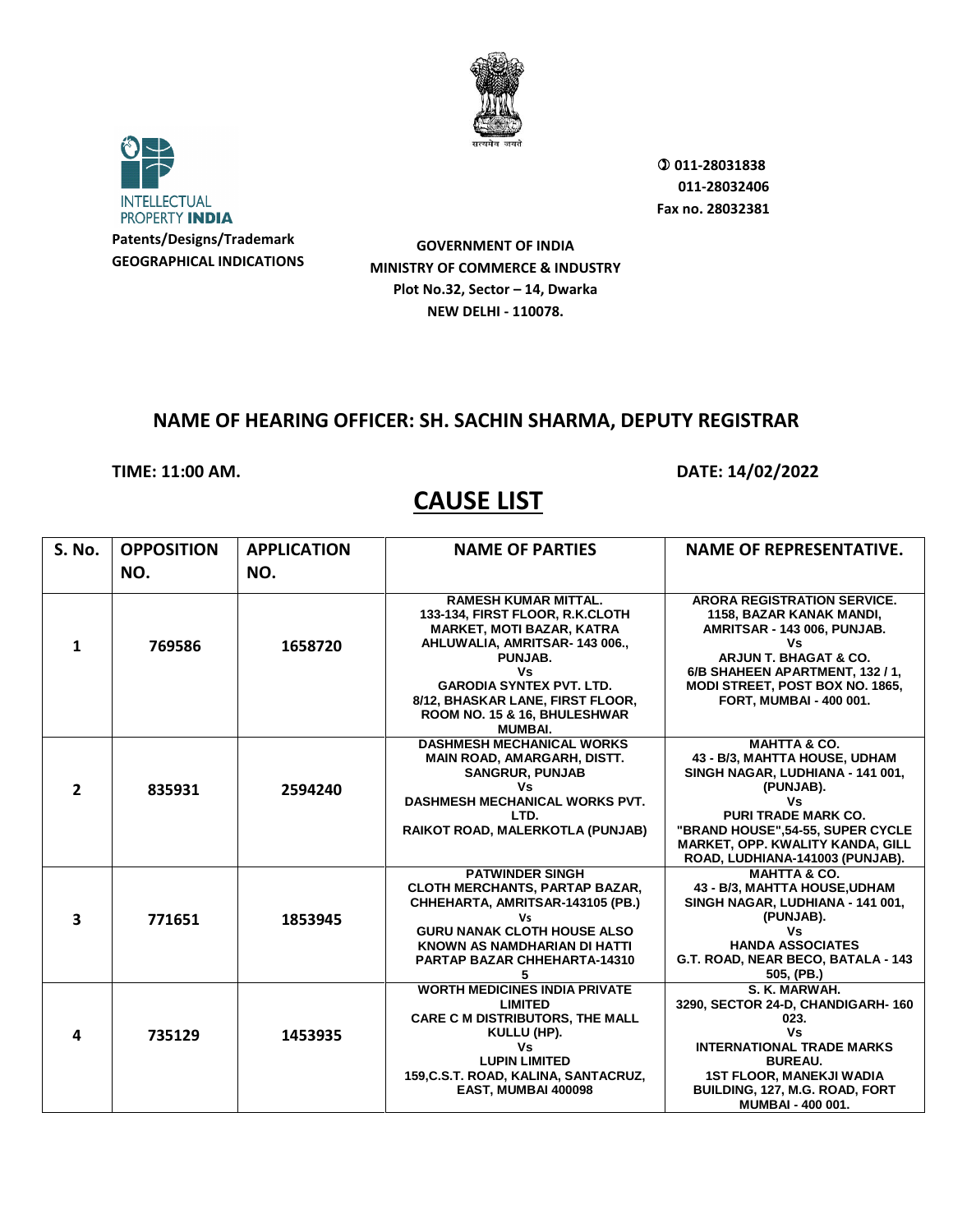|    |        |         | <b>M/S. HORIBA. LTD.</b><br>2, MIYANOHIGASHI-CHO, KISSHOIN, | S.S. RANA & CO.<br>317, LAWYERS CHAMBERS, HIGH |
|----|--------|---------|-------------------------------------------------------------|------------------------------------------------|
|    |        |         | MINAMI-KU, KYOTO, JAPAN.                                    | COURT OF DELHI, NEW DELHI - 110 003.           |
| 5. | 719960 | 1425542 | Vs                                                          | Vs                                             |
|    |        |         | <b>SPARCO BATTERY CORPORATION</b>                           | HIRAL C. JOSHI.                                |
|    |        |         | 10502/2 E SHANKAR GALI NO .6                                | 501, VISHWANANAK, CHAKALA ROAD,                |
|    |        |         | SADARTHANA ROAD MOTIA KHAN N.                               | ANDHERI (EAST), MUMBAI - 400 099.              |
|    |        |         | <b>DELHI</b>                                                |                                                |
|    |        |         | <b>HERBICIDES (INDIA) LTD.</b>                              | <b>GOLDFINN TECHNOLOGIES</b>                   |
|    |        |         | <b>13 PRAKASH APARTMENTS 5 ANASARI</b>                      | 38/4. NABAPALLY, NEAR                          |
|    |        |         | <b>ROAD DARYA GANJ NEW DELHI-02</b>                         | RANJANNAGAR, P.O-JOKA, KOLKATA                 |
|    |        |         | ٧s                                                          | 700104, WEST BENGAL                            |
|    |        |         | <b>EXXON MOBIL CORPORATION</b>                              | Vs                                             |
| 6  | 857068 | 2094911 | 5959 LAS COLINAS BOULEVARD, IRVING,                         | <b>LALL LAHIRI &amp; SALHOTRA</b>              |
|    |        |         | <b>TEXAS 75039</b>                                          | <b>PLOT.NO. B-28, SECTOR - 32,</b>             |
|    |        |         |                                                             | <b>INSTITUTIONAL AREA, GURGAON - 122</b>       |
|    |        |         |                                                             | 001, HARYANA.                                  |
|    |        |         | <b>M/S BLUE WING EDUCAIONAL SOCIETY</b>                     | <b>RAHUL RAJPUT.</b>                           |
|    |        |         | 828 PHASE 3-B1 S.A.S NAGAR MOHALI                           | <b>B-336, BHAI RANDHIR SINGH NAGAR,</b>        |
|    |        |         | Vs                                                          | LUDHIANA - 141 004 PUNJAB.                     |
| 7  | 915623 | 2059356 | <b>SMALL WONDERS EDUCATIONAL AND</b>                        | Vs                                             |
|    |        |         | <b>WELFARE SOCIETY</b>                                      | <b>WORLDWIDE REGISTRATION BUREAU.</b>          |
|    |        |         | L-301, MODEL TOWN, NR. CHHABRA                              | 60/30, NEW ROHTAK ROAD, KAROL                  |
|    |        |         | <b>SWEET, PANIPAT (HARYANA)</b>                             | BAGH, NEW DELHI-110005                         |
|    |        |         |                                                             |                                                |
|    |        |         | <b>HERBICIDES (INDIA) LTD.</b>                              | <b>GOLDFINN TECHNOLOGIES</b>                   |
|    |        |         | <b>13 PRAKASH APARTMENTS 5 ANASARI</b>                      | 38/4, NABAPALLY, NEAR                          |
|    |        |         | <b>ROAD DARYA GANJ NEW DELHI-02</b>                         | RANJANNAGAR, P.O-JOKA, KOLKATA                 |
| 8  | 857069 | 2094913 | Vs                                                          | 700104, WEST BENGAL                            |
|    |        |         | <b>EXXON MOBIL CORPORATION</b>                              | Vs                                             |
|    |        |         | 5959 LAS COLINAS BOULEVARD, IRVING,                         | <b>LALL LAHIRI &amp; SALHOTRA</b>              |
|    |        |         | <b>TEXAS 75039</b>                                          | <b>PLOT.NO. B-28, SECTOR - 32,</b>             |
|    |        |         |                                                             | <b>INSTITUTIONAL AREA, GURGAON - 122</b>       |
|    |        |         |                                                             | 001, HARYANA.                                  |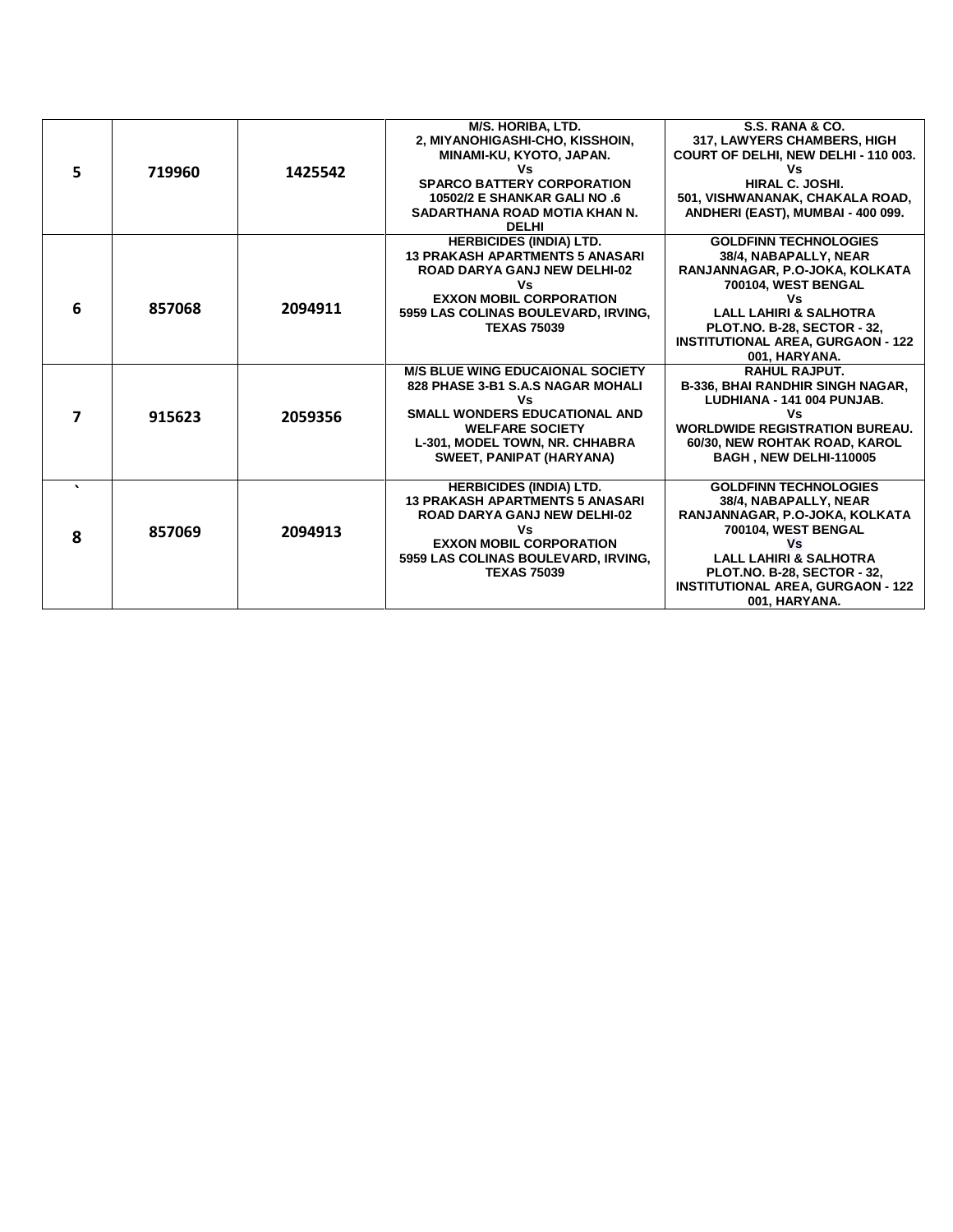



 **011-28031838 011-28032406 Fax no. 28032381**

**GOVERNMENT OF INDIA MINISTRY OF COMMERCE & INDUSTRY Plot No.32, Sector – 14, Dwarka NEW DELHI - 110078.**

#### **NAME OF HEARING OFFICER: SH. SACHIN SHARMA, DEPUTY REGISTRAR**

**TIME: 11:00 AM. DATE: 15/02/2022** 

| <b>S. No.</b> | <b>OPPOSITION</b><br>NO. | <b>APPLICATION NO.</b> | <b>NAME OF PARTIES</b>                                                                                                                                                                                             | <b>NAME OF REPRESENTATIVE.</b>                                                                                                                                                                               |
|---------------|--------------------------|------------------------|--------------------------------------------------------------------------------------------------------------------------------------------------------------------------------------------------------------------|--------------------------------------------------------------------------------------------------------------------------------------------------------------------------------------------------------------|
| $\mathbf{1}$  | 799608                   | 2011195                | <b>SUPER REALTECH PVT.LTD.</b><br>A-277 , SURAJMAL VIHAR<br>,DELHI-110092<br>٧s<br><b>ALLIED BLENDERS AND DISTILLERS</b><br><b>PVT LTD</b><br>304/C, LAMINGTON CHAMBERS,<br><b>LAMINGTON ROAD, MUMBAI - 400004</b> | <b>LALJI ADVOCATES</b><br>A - 48, (LALJI HOUSE) YOJNA VIHAR,<br>DELHI-110092.<br>٧s<br><b>ANAND AND ANAND</b><br>FLAT NO. GA, AR VILLA, 31, III MAIN ROAD,<br>GANDHI NAGAR, ADAYAR, CHENNAI 600<br>020       |
| $\mathbf{2}$  | 717061                   | 1411157                | <b>BHARAT BHUSHAN GUPTA</b><br>21/4, SHAKTI NAGAR<br><b>DELHI-110007</b><br>Vs<br><b>MEX SWITCHGEARS PVT. LTD.</b><br>9TH KILOMETER, PATHANKOT ROAD,<br>JALANDHAR.                                                 | <b>INDIAN TRADE MARKS CO.</b><br>91, CROCKERY MARKET, SADAR BAZAR,<br>DELHI - 110 006, INDIA.<br>Vs<br><b>MADAMSER &amp; CO.</b><br>F-106, ASHOK VIHAR, PHASE-I,<br>DELHI - 110 052.                         |
| 3             | 178860                   | 1187989                | <b>PODDAR TYRES LIMITED</b><br>V. P. O. JUGIANA, G. T. ROAD,<br>LUDHIANA, (PB.).<br>Vs<br><b>HERO CYCLES LTD.</b><br><b>HERO NAGAR G.T.ROAD LUDHIANA-</b><br>141003, PUNJAB.                                       | <b>RAHUL RAJPUT &amp; M.K. DATTA</b><br><b>B-336 BHAI RANDHIR SINGH NAGAR.</b><br>LUDHIANA.<br>٧s<br><b>WORLDWIDE REGISTRATION BUREAU.</b><br>60/30, NEW ROHTAK ROAD, KAROL BAGH,<br><b>NEW DELHI-110005</b> |
| 4             | 787435                   | 2051402                | <b>SARITA DUGAR</b><br><b>HOUSE NO-91 SECTOR-15A P.O.-</b><br><b>NOIDA -201301 UP</b><br>Vs<br><b>AROMA AGRO TECH</b><br>VILLAGE-GARI MULTAN, 103, K.M.<br>STONE, GHARAUNDA, DISTT-KARNAL,<br><b>HARYANA</b>       | <b>GOLDFINN TECHNOLOGIES</b><br>78, N.S.C. BOSE ROAD, 1ST<br>FLOOR, KOLKATA 700 040, WEST<br><b>BENGAL, INDIA.</b><br>Vs<br><b>LALJI ADVOCATES</b><br>A - 48, (LALJI HOUSE) YOJNA VIHAR,<br>DELHI-110092.    |
| 5             | 853003                   | 2750955                | <b>NITIN GUPTA</b><br>4672/21 ANSARI ROAD DARYA GANJ<br><b>NEW DELHI 110002</b><br>Vs<br>DHARAMPAL SATYAPAL SONS PVT.<br>LTD.<br>4828/24, PRAHLAD LANE, ANSARI<br>ROAD, DARYAGANJ NEW DELHI-                       | <b>GYAN PRAKASH BANSAL</b><br>204 KRISHNA TOWER-2 PLOT NO-1<br>POCKET-7 SECTOR-12 DWARKA NEW<br>DELHI-110075<br>٧s<br>THE ACME COMPANY<br><b>B-41, NIZAMUDDIN EAST,</b><br><b>NEW DELHI - 110013.</b>        |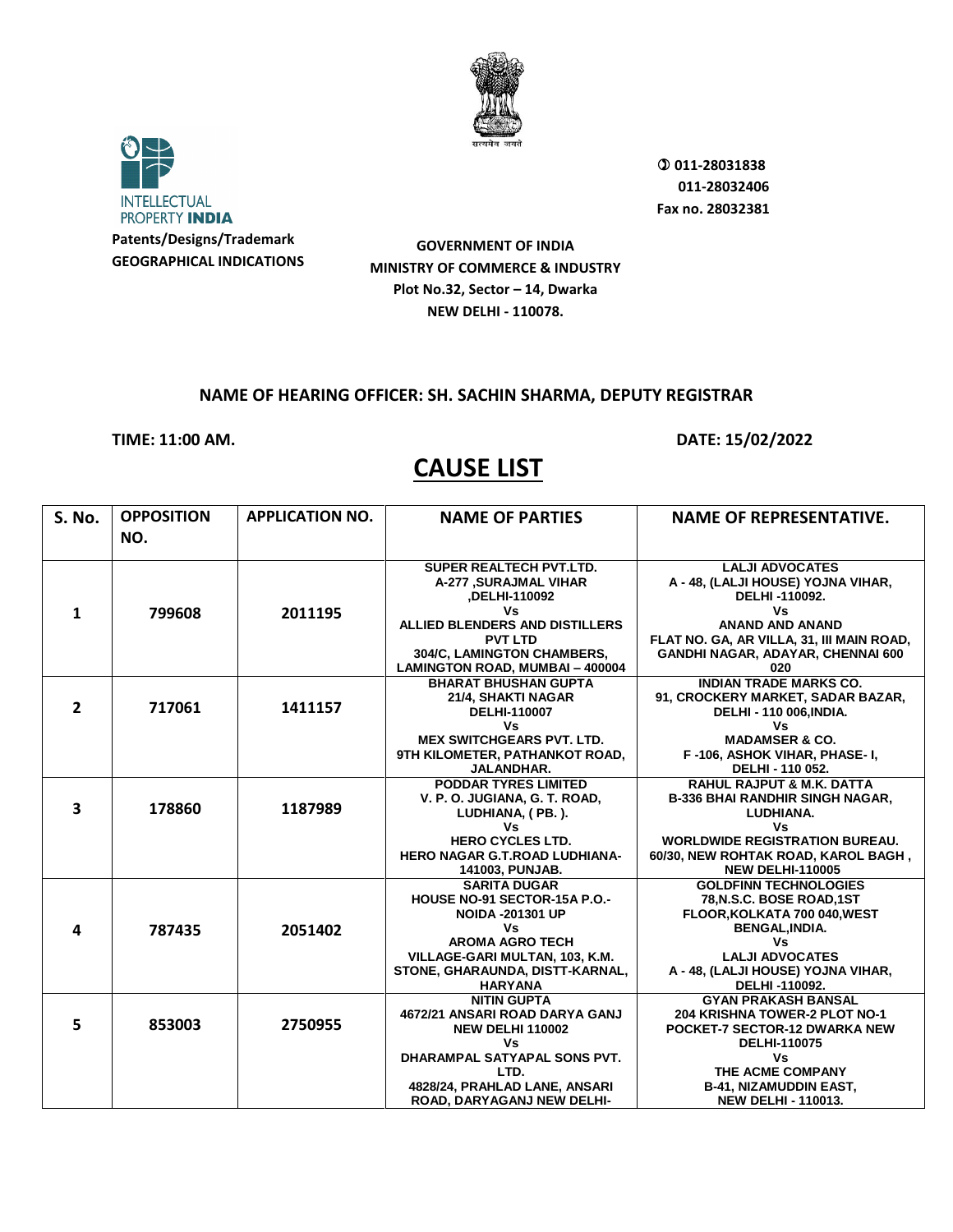|   |        |         | 110002                                                                                                                                                                                                                                                                                                     |                                                                                                                                                                                                                                                                       |
|---|--------|---------|------------------------------------------------------------------------------------------------------------------------------------------------------------------------------------------------------------------------------------------------------------------------------------------------------------|-----------------------------------------------------------------------------------------------------------------------------------------------------------------------------------------------------------------------------------------------------------------------|
| 6 | 968948 | 2516779 | <b>ZAHOOR HUSSAIN BHAT</b><br>511, BAGH MEHTAB, SRINAGAR,<br>KASHMIR, J&K - 190001<br>Vs<br><b>MOHD.AZHAR KHAN</b><br><b>J-8 BEGRAJPUR INDUSTRIAL AREA</b><br><b>MUZAFFARNAGER(U.P)</b>                                                                                                                    | <b>S.SINGH &amp; ASSOCIATES</b><br>213, 3RD FLOOR PARMANAND COLONY, DR.<br><b>MUKHERJEE NAGAR DELHI-9</b><br>Vs<br>AALOK KANSAL, ADVOCATE.<br>50, CHATANYA PURAM, NAUCHANDI<br>GROUND, MEERUT, (U.P.)                                                                 |
|   | 732592 | 1526656 | <b>CHARAN SINGH</b><br><b>OPP. PUNJAB NATIONAL BANK,</b><br><b>BASTI NAU, JALANDHAR-144002</b><br>٧s<br><b>ACTIVE SPORTS MANUFACTURING</b><br>CO<br><b>VPO BIRRING G.T. ROAD</b><br><b>JALLANDHAR CANTT PB</b>                                                                                             | <b>MAHTTA &amp; CO.</b><br>43 - B/3, MAHTTA HOUSE, UDHAM SINGH<br>NAGAR, LUDHIANA - 141 001, (PUNJAB)<br>٧s<br><b>SHARMA &amp; ASSOCIATES.</b><br>8, NEW KITCHLU NAGAR, LANE, LUDHIANA<br>-141 001. (PB.).                                                            |
| 8 | 824959 | 1759891 | <b>SYMBIOTIC DRUGS &amp; DIABETIC CARE</b><br><b>PRIVATE LIMITED</b><br><b>305 MAHAJAN TOWER LSC</b><br><b>SHRESHTRA VIHAR DELHI-110092</b><br>Vs<br><b>CACHET PHARMACEUTICALS PVT</b><br><b>LTD</b><br><b>415, SHAH NAHAR INDUSTRIAL</b><br><b>ESTATE DR. E. MOSES ROAD WORLI</b><br><b>MUMBAI-400018</b> | <b>KAMAL GARG &amp; ASSOCIATES</b><br>D-4/1, 2ND FLOOR, RANA PRATAP BAGH,<br><b>DELHI-110007.</b><br>Vs<br><b>VISHESH AND ASSOCIATES</b><br>301/302, A-WING, 3RD FLOOR, SHAHEEN<br>CHAMBERS, DAWOOD BAUG, OPP. PEARL<br>HERITAGE, ANDHERI (WEST), MUMBAI  400<br>058. |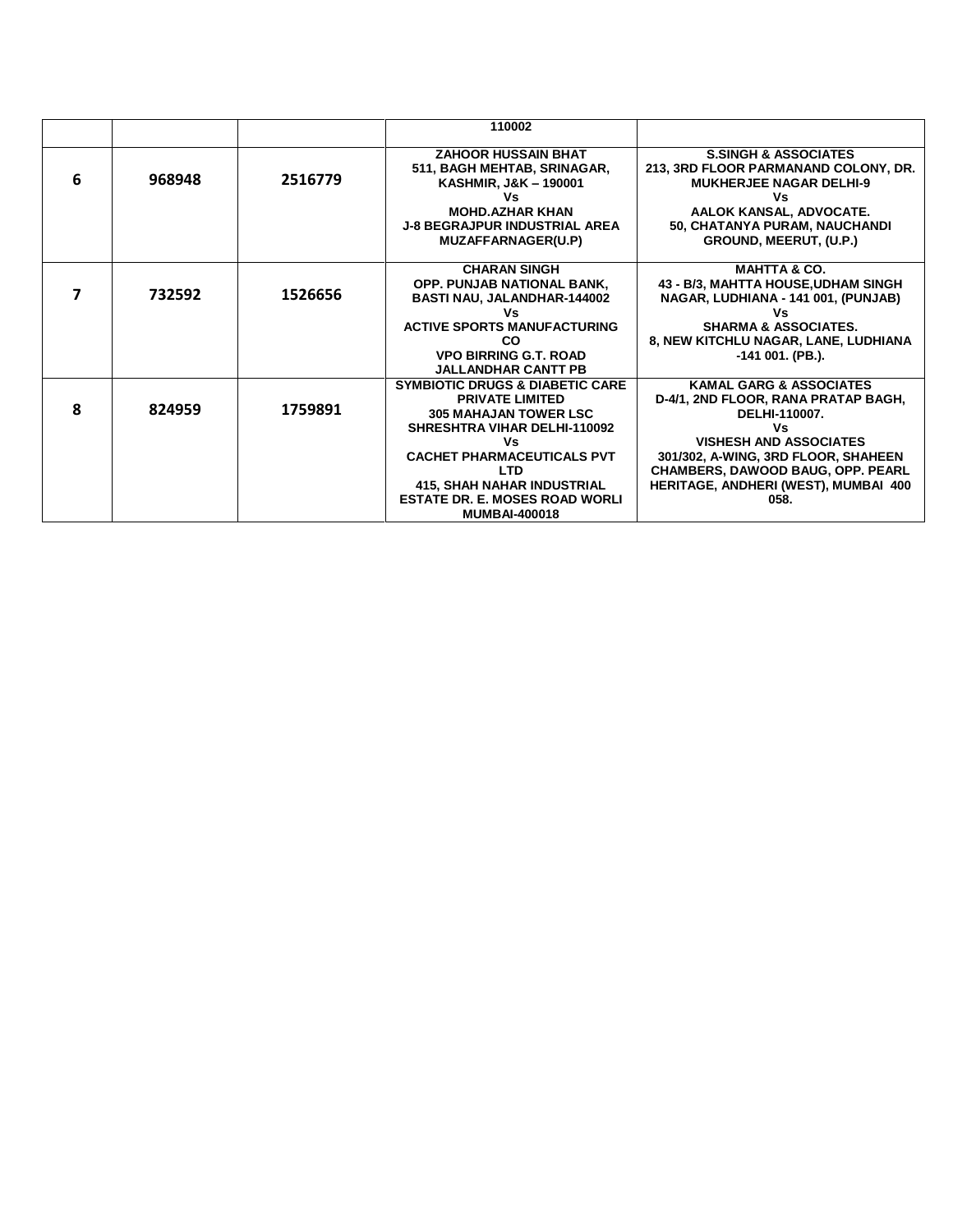



 **011-28031838 011-28032406 Fax no. 28032381**

**GOVERNMENT OF INDIA MINISTRY OF COMMERCE & INDUSTRY Plot No.32, Sector – 14, Dwarka NEW DELHI - 110078.**

#### **NAME OF HEARING OFFICER: SH. SACHIN SHARMA, DEPUTY REGISTRAR**

**TIME: 11:00 AM. DATE: 16/02/2022** 

| <b>S. No.</b>  | <b>OPPOSITION</b> | <b>APPLICATION NO.</b> | <b>NAME OF PARTIES</b>                                                        | <b>NAME OF REPRESENTATIVE.</b>                               |
|----------------|-------------------|------------------------|-------------------------------------------------------------------------------|--------------------------------------------------------------|
|                | NO.               |                        |                                                                               |                                                              |
|                |                   |                        | <b>MIP METRO GROUP INTELLECTUAL</b>                                           | ANAND AND ANAND.                                             |
| 1              | 919657            | 2095932                | <b>PROPERTY GMBH &amp; CO. KG</b><br><b>METRO STRASSE 1 40235 DUESSELDORF</b> | <b>B-41, NIZAMUDDIN EAST,</b><br><b>NEW DELHI - 110 013.</b> |
|                |                   |                        | <b>GERMANY</b>                                                                | Vs                                                           |
|                |                   |                        | Vs                                                                            | <b>WORLDWIDE REGISTRATION BUREAU.</b>                        |
|                |                   |                        | AHUJA MASALA CO.PVT.LTD.                                                      | 60/30, NEW ROHTAK ROAD, KAROL                                |
|                |                   |                        | A-10 LSC PADAM NAGAR KISHAN GANJ                                              | <b>BAGH,</b>                                                 |
|                |                   |                        | <b>NEW DELHI-07</b>                                                           | <b>NEW DELHI-110005</b>                                      |
|                |                   |                        | <b>ESS ESS BATHROOM PRODUCTS PVT.</b>                                         | <b>MAHTTA &amp; CO.</b>                                      |
| $\overline{2}$ | 173289            | 1192776                | LTD.                                                                          | 43 - B/3, MAHTTA HOUSE, UDHAM SINGH                          |
|                |                   |                        | 278 - 79, PHASE - 1, INDUSTRIAL AREA,                                         | NAGAR, LUDHIANA - 141 001, (PUNJAB).                         |
|                |                   |                        | <b>PANCHKULA - 134 113.</b><br>Vs                                             | ٧s<br><b>ARJUN T. BHAGAT &amp; CO.</b>                       |
|                |                   |                        | <b>CRYSTAL COOK-N-SERVE PRODUCTS</b>                                          | 6/B SHAHEEN APARTMENT, 132 / 1, MODI                         |
|                |                   |                        | PVT. LTD.                                                                     | STREET, POST BOX NO. 1865, FORT,                             |
|                |                   |                        | METODA, PLOT NO. 2601-2-3, TALUKA-                                            | <b>MUMBAI - 400 001.</b>                                     |
|                |                   |                        | LODHIKA, DIST-RAJKOT.                                                         |                                                              |
|                |                   |                        | <b>VIJAY KUMAR GUPTA</b>                                                      | P. K. ARORA                                                  |
|                |                   |                        | D-10, INDUSTRIAL ESTATE, CHANDPUR,                                            | TAJ TRADE MARKS PVT. LTD. 110                                |
| 3              | 717026            | 811186                 | <b>VARANASI (U.P.)</b>                                                        | <b>ANAND VRINDAVAN SANJAY PLACE</b>                          |
|                |                   |                        | Vs                                                                            | AGRA(U.P)                                                    |
|                |                   |                        | <b>GOBIND INDUSTRIES PVT LTD</b>                                              | Vs                                                           |
|                |                   |                        | <b>DHARSANIA LUCKNOW ROAD</b>                                                 | <b>LONDON TRADE MARK.</b>                                    |
|                |                   |                        | <b>BARABANKI 225001 UP</b>                                                    | 1, ARYA SAMAJ MANDIR ROAD,                                   |
|                |                   |                        | <b>B. P. OIL MILLS LTD.</b>                                                   | <b>LUCKNOW - 226 018, INDIA.</b><br>P. K. ARORA              |
|                |                   |                        | <b>MAITHAN AGRA, U.P.</b>                                                     | TAJ TRADE MARKS PVT. LTD, 110                                |
| 4              | 935138            | 2172048                | Vs                                                                            | <b>ANAND VRINDAVAN SANJAY PLACE</b>                          |
|                |                   |                        | BP P.L.C.                                                                     | AGRA(U.P)                                                    |
|                |                   |                        | 1 ST. JAMES'S SQUARE, LONDON, SW1Y                                            | <b>VS</b>                                                    |
|                |                   |                        | <b>4PD, ENGLAND</b>                                                           | <b>REMFRY &amp; SAGAR</b>                                    |
|                |                   |                        |                                                                               | <b>REMFRY HOUSE AT THE MILLENNIUM</b>                        |
|                |                   |                        |                                                                               | PLAZA SEC 27, GURGAON 122009, NEW                            |
|                |                   |                        |                                                                               | <b>DELHI NATIONAL CAPITAL REGION</b>                         |
|                |                   |                        |                                                                               | <b>INDIA</b>                                                 |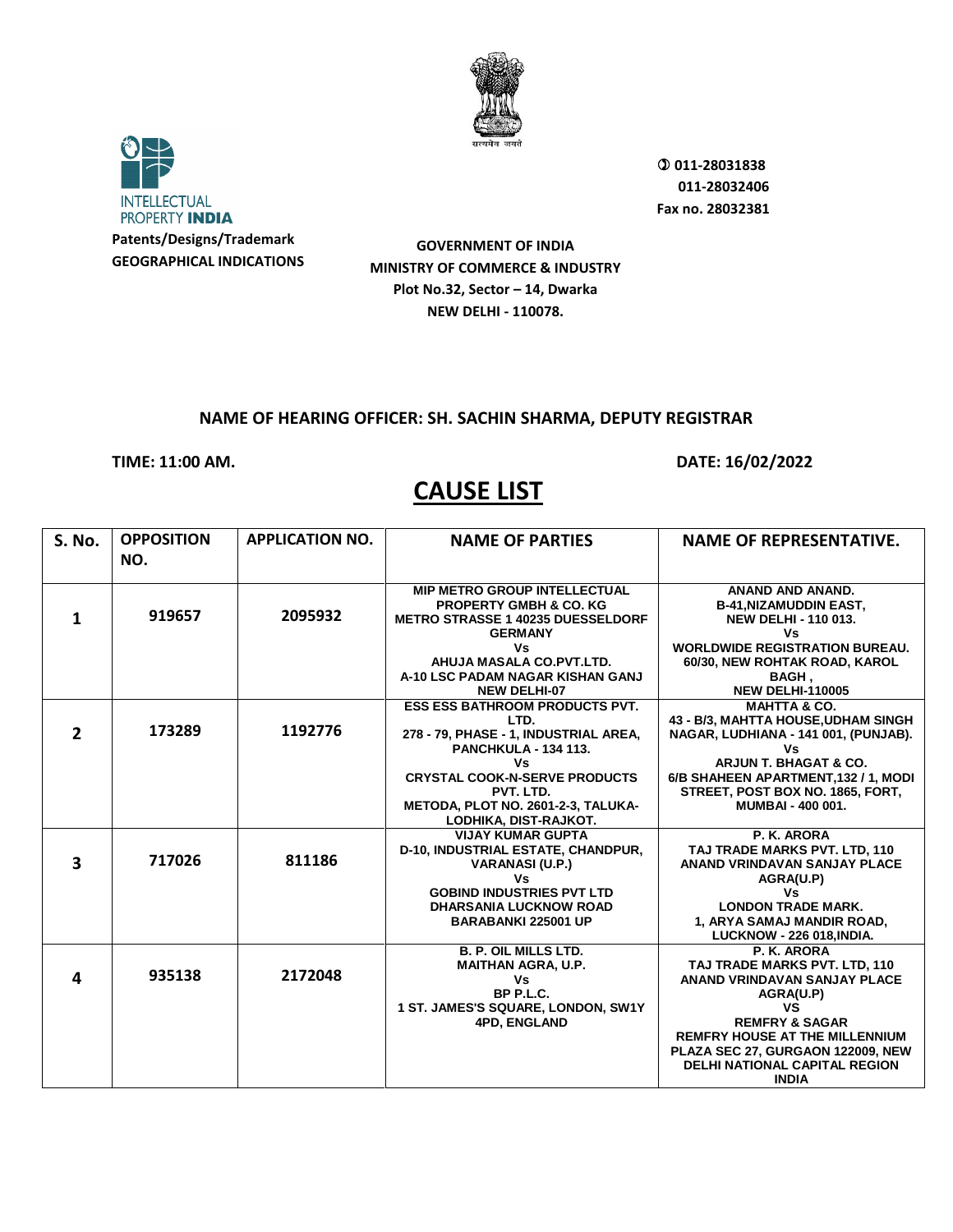|   |        |         | <b>ARJIT CHAUDHARY</b>                     | THE KOTTAY.                               |
|---|--------|---------|--------------------------------------------|-------------------------------------------|
|   |        |         | WELLESLEY GANJ, MIRZAPUR, (UP)             | 111/2, HARSH NAGAR, KANPUR - 208 012      |
| 5 | 861818 | 2008173 | Vs                                         | ٧s                                        |
|   |        |         | <b>M/s GEETHA SEWING MACHINE CO.</b>       | <b>SHARMA &amp; ASSOCIATES.</b>           |
|   |        |         | <b>HEAD OFFICE: KEWAL BHAIYA CHAAL.</b>    | 8, NEW KITCHLU NAGAR, LANE,               |
|   |        |         | RAM CHANDER LANE, STREET NO.-1,            | LUDHIANA -141 001. (PB.).                 |
|   |        |         | KANCH PAHRA, MALAD (W), MUMBAI.            |                                           |
|   |        |         | <b>BRANCH OFFICE : 463, LAKKAR BAZAR,</b>  |                                           |
|   |        |         | LUDHIANA, PUNJAB.                          |                                           |
|   |        |         | <b>M/S PRAHLAD &amp; COMPNAY</b>           | <b>DELHI REGISTRATION SERVICES</b>        |
|   |        |         | <b>RAILWAY ROAD KAIMGANJ DISTT</b>         | 85/86, GADODIA MARKET, KHARI BAOLI,       |
| 6 | 846610 | 2002438 | <b>FARRUKHABAD UP</b>                      | DELHI - 110 006                           |
|   |        |         | Vs                                         | ٧s                                        |
|   |        |         | <b>SATISH CHANDRA PRAHLAD NARAIN</b>       | P. K. ARORA                               |
|   |        |         | RAILWAY ROAD, KAIMGANJ, DISTT.             | TAJ TRADE MARKS PVT. LTD, 110             |
|   |        |         | <b>FARRUKHABAD (U.P.)</b>                  | ANAND VRINDAVAN SANJAY PLACE              |
|   |        |         |                                            | AGRA(U.P)                                 |
|   |        |         | <b>SCIENCE OLYMPIAD FOUNDATION</b>         | <b>D.S. ASSOCIATES</b>                    |
|   |        |         | 406, TAJ APARTMENTS, RING ROAD,            | I-116, SOUTH CITY-II, GURGAON-122002      |
|   | 778081 | 1894557 | <b>NEAR SAFDARJUNG HOSPITAL, NEW</b>       | <b>HARYANA</b>                            |
|   |        |         | DELHI - 110 029.                           | Vs                                        |
|   |        |         | Vs                                         | ANAND AND ANAND.                          |
|   |        |         | <b>COMITE INTERNATIONAL OLYMPIQUE</b>      | <b>B-41, NIZAMUDDIN EAST, NEW DELHI -</b> |
|   |        |         | <b>CHATEAU DE VIDY, 1007 LAUSANNE,</b>     | 110 013.                                  |
|   |        |         | <b>SWITZERLAND</b>                         |                                           |
|   |        |         | <b>NOVARTIS AG</b>                         | <b>LALL LAHIRI &amp; SALHOTRA</b>         |
|   |        |         | <b>CH-4002 BASELSWITZERLAND.</b>           | <b>PLOT.NO. B-28, SECTOR - 32,</b>        |
| 8 | 764036 | 1574754 | Vs                                         | <b>INSTITUTIONAL AREA, GURGAON - 122</b>  |
|   |        |         | <b>ZUVENTUS HEALTHCARE LTD</b>             | 001, HARYANA.                             |
|   |        |         | <b>EMCURE HOUSE, T-184, MIDC, BHOSARI,</b> | ٧s                                        |
|   |        |         | <b>PUNE 411 026</b>                        | R.K. DEWAN & CO.                          |
|   |        |         |                                            | PODAR CHAMBERS, S.A. BRELVI ROAD,         |
|   |        |         |                                            | <b>FORT, MUMBAI - 400 001.</b>            |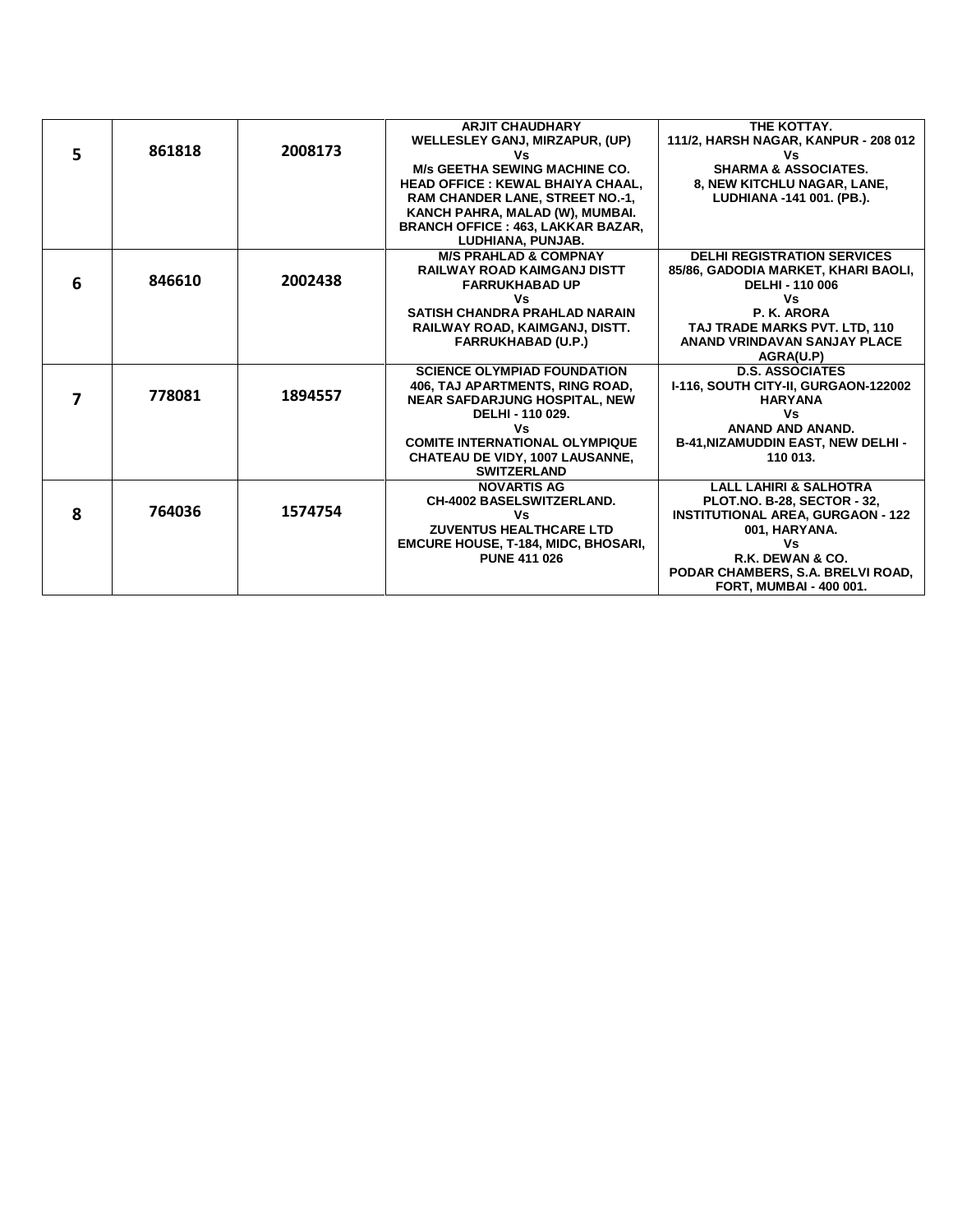



**Patents/Designs/Trademark GEOGRAPHICAL INDICATIONS**

**GOVERNMENT OF INDIA MINISTRY OF COMMERCE & INDUSTRY Plot No.32, Sector – 14, Dwarka NEW DELHI - 110078.**

 **011-28031838 011-28032406 Fax no. 28032381**

#### **NAME OF HEARING OFFICER: SH. SACHIN SHARMA, DEPUTY REGISTRAR**

**TIME: 11:00 AM. DATE: 17/02/2022** 

| S. No.       | <b>OPPOSITION</b> | <b>APPLICATION NO.</b> | <b>NAME OF PARTIES</b>                                                                                                                                                                                   | <b>NAME OF REPRESENTATIVE.</b>                                                                                                                                                                                          |
|--------------|-------------------|------------------------|----------------------------------------------------------------------------------------------------------------------------------------------------------------------------------------------------------|-------------------------------------------------------------------------------------------------------------------------------------------------------------------------------------------------------------------------|
|              | NO.               |                        |                                                                                                                                                                                                          |                                                                                                                                                                                                                         |
| 1            | 846609            | 2002437                | <b>PRAHLAD &amp; COMPNAY</b><br><b>RAILWAY ROAD KAIMGANJ DISTT</b><br><b>FARRUKHABAD UP</b><br>Vs<br><b>SATISH CHANDRA PRAHLAD NARAIN</b><br>RAILWAY ROAD, KAIMGANJ, DISTT.<br><b>FARRUKHABAD (U.P.)</b> | <b>DELHI REGISTRATION SERVICES</b><br>85/86, GADODIA MARKET, KHARI<br><b>BAOLI.</b><br><b>DELHI - 110 006</b><br>Vs<br>P. K. ARORA<br>TAJ TRADE MARKS PVT. LTD, 110<br><b>ANAND VRINDAVAN SANJAY PLACE</b><br>AGRA(U.P) |
| $\mathbf{z}$ | 932962            | 2009694                | <b>P.K.OVERSEAS PVT.LTD.</b><br><b>4039/3 LAHORI GATE NAYA BAZAR</b><br><b>DELHI 110006</b><br>Vs<br><b>M/S WHITEFIELDS OVERSEAS LTD</b><br>F-7/10, VASANT VIHAR,<br><b>NEW DELHI-110057</b>             | <b>LALJI ADVOCATES</b><br>A - 48, (LALJI HOUSE) YOJNA VIHAR,<br>DELHI-110092.<br>Vs<br><b>ARORA AND ARORA</b><br>5/48 NEHRU NAGAR,<br><b>NEW DELHI-110065</b>                                                           |
| 3            | 848577            | 1967618                | <b>SMT. SHALINI ARORA</b><br>3/44 VISHNUPURI KANPUR U.P<br>Vs<br><b>M/S ANJALI CHEM INDIA</b><br>D-14/5, OKHLA, INDUSTRIAL AREA,<br>PHASE-1, NEW DELHI-110020                                            | P. K. ARORA<br>TAJ TRADE MARKS PVT. LTD, 110<br>ANAND VRINDAVAN SANJAY PLACE<br>AGRA(U.P)<br>Vs<br><b>ARORA AND ARORA</b><br>7, FIRST FLOOR, NEHRU NAGAR<br><b>MARKET,</b><br><b>NEW DELHI-110065</b>                   |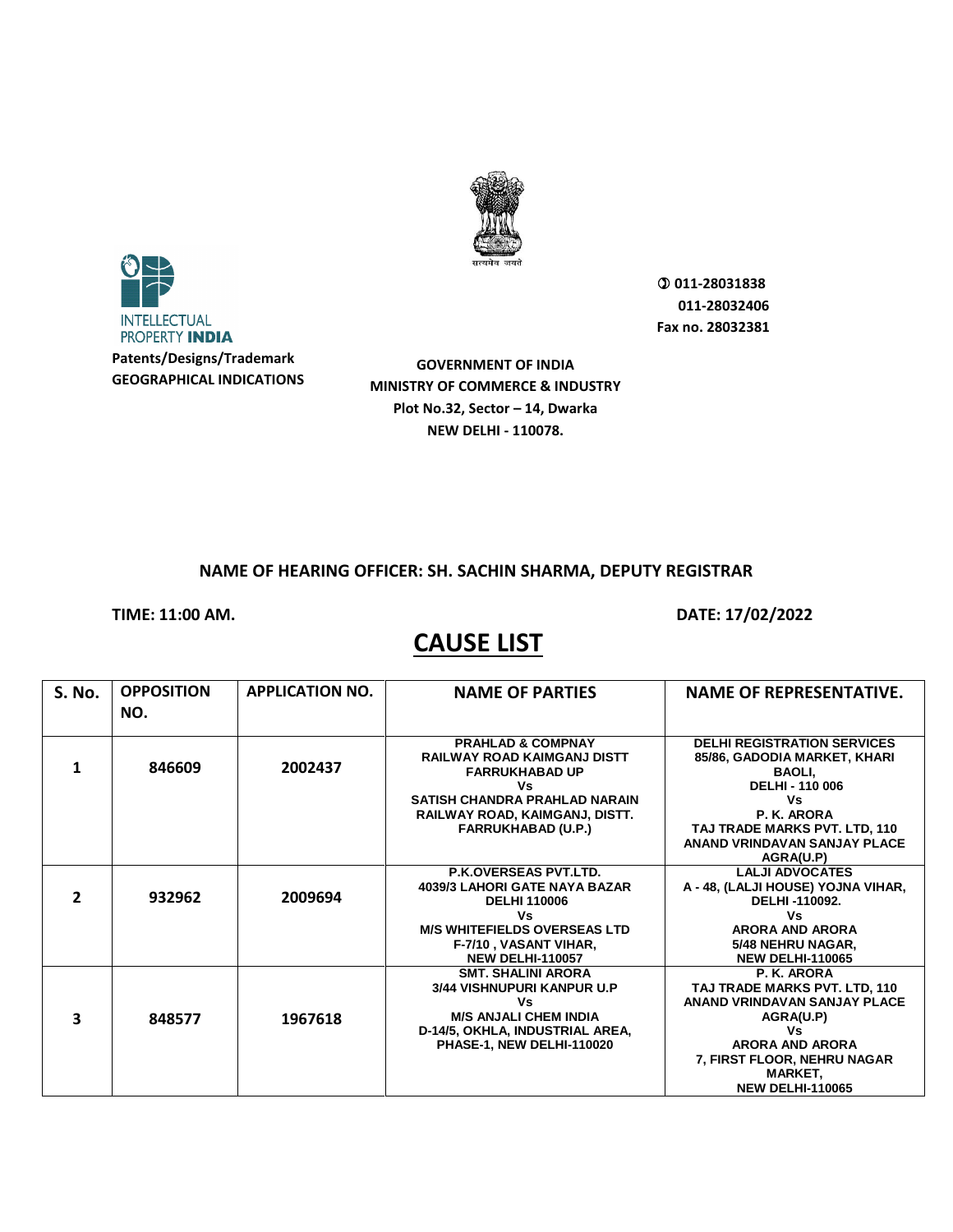| 4  | 785559 | 2044112 | <b>V P AGGARWAL</b><br>SCO 165 IST FLOOR SEC 38 CF<br><b>CHANDIGARH</b><br>Vs<br><b>CIPLA LIMITED</b><br>MUMBAI CENTRAL, MUMBAI-400 008.                                                                                                                   | <b>DR S K MARWAH</b><br>3290 SECTOR 24 D CHANDIGARH<br>160023<br>Vs<br><b>UMESH GHANSHAM PARULKAR</b><br><b>FLAT NO.4, SEETA SADAN, SENAPATI</b><br><b>BAPAT MARG, DADAR, MUMBAI-400</b><br>028.                                                                   |
|----|--------|---------|------------------------------------------------------------------------------------------------------------------------------------------------------------------------------------------------------------------------------------------------------------|--------------------------------------------------------------------------------------------------------------------------------------------------------------------------------------------------------------------------------------------------------------------|
| 5  | 852668 | 2026034 | M/S. LA BICYCLE (THAILAND) CO. LTD.<br>58 MOO 2 TAMBOL OAM -AI AMPHUR<br><b>SAMPRAN NAKORNPATHOM PROVINCE</b><br>73160 THAILAND<br>Vs<br><b>INFINITI RETAIL LIMITED</b><br>UNIT NOS. 701 & 702, KALEDONIA, SAHAR<br>ROAD, ANDHERI (EAST), MUMBAI - 400 069 | <b>AMITABHA SEN &amp; CO.</b><br>SUITE 601- F, 5 HAILEY ROAD,<br><b>NEW DELHI - 110 001.</b><br>٧s<br><b>ADITYA &amp; ASSOCIATES</b><br><b>HUBTOWN SOLARIS 121 1ST FLOOR</b><br><b>N.S PHADKE MARG OPP. TELI GALI</b><br><b>ANDHERI E</b><br><b>MUMBAI 400 069</b> |
| 6  | 760568 | 1526602 | <b>SUPERGEN, INC.</b><br>4140 DUBLIN BOULEVARD, SUITE<br>200, DUBLIN, CA 94568, UNITED STATES.<br>Vs<br><b>MEDLEY PHARMACEUTICALS LTD</b><br><b>MEDLEY HOUSE, D-2, MIDC AREA,</b><br>ANDHERI EAST, MUMBAI 400 093                                          | <b>ANAND AND ANAND.</b><br>B-41, NIZAMUDDIN EAST, NEW DELHI -<br>110 013.<br>Vs<br><b>MEDLEY PHARMACEUTICALS LTD</b><br><b>MEDLEY HOUSE, D-2, MIDC AREA,</b><br>ANDHERI EAST, MUMBAI 400 093                                                                       |
| 7  | 905242 | 3013485 | <b>SH. SARVESH BATRA</b><br>3682/59, 1ST FLOOR, SHABI MARKET,<br><b>CHOWK MORI GATE, DELHI 110006</b><br>Vs<br><b>RAVINDER SINGH</b><br><b>G-58, VARDHMAN FORTUNE MALL,</b><br>G.T.KARNAL ROAD, DELHI 110033                                               | <b>LALJI ADVOCATES</b><br>A - 48, (LALJI HOUSE) YOJNA VIHAR,<br><b>DELHI-110092</b><br>٧s<br><b>PURI &amp; PURI (ADVOCATES)</b><br>3279/51, 3RD FLOOR, GAURI SHANKAR<br>MKT, RAJA WALI GALI, PEEPAL<br>MAHADEV, HAUZ QAZI, DELHI-110 006.                          |
| 8. | 855118 | 1818543 | <b>HARSH KUMAR</b><br>B-33-325/5, G.T. ROAD (WEST), NEAR<br><b>JALANDHAR BYE-PASS CHOWK,</b><br>LUDHIANA-141008 (PUNJAB).<br>Vs<br><b>CHANEL SARL</b><br>BURGSTRASSE 26, CH-8750 GLARUS,<br><b>SWITZERLAND</b>                                             | <b>PURI TRADE MARK CO.</b><br>"BRAND HOUSE",54-55, SUPER CYCLE<br>MARKET, OPP. KWALITY KANDA, GILL<br>ROAD, LUDHIANA-141003 (PUNJAB).<br>Vs<br><b>ANAND AND ANAND.</b><br>B-41, NIZAMUDDIN EAST, NEW DELHI -<br>110 013.                                           |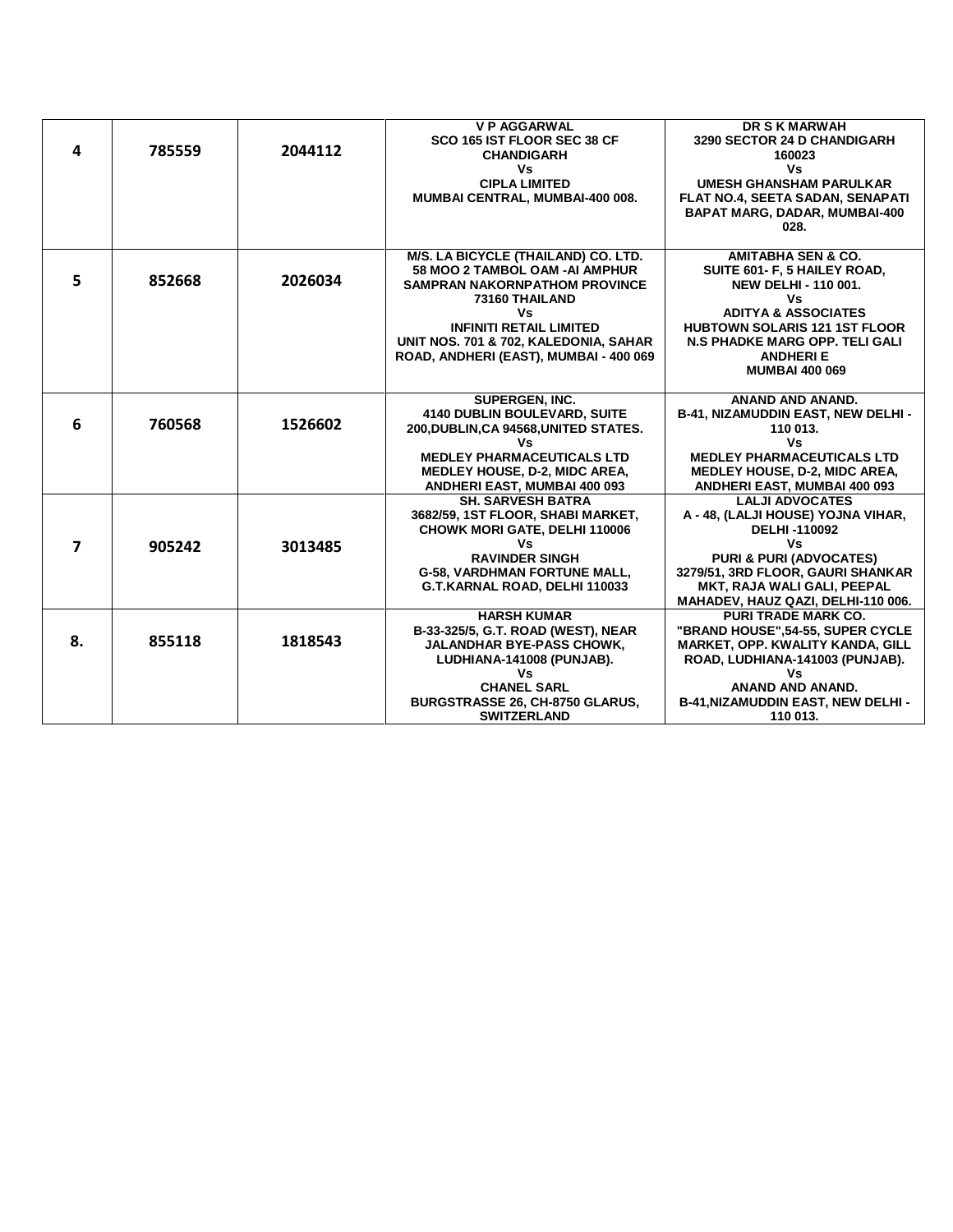



 **011-28031838 011-28032406 Fax no. 28032381**

**GOVERNMENT OF INDIA MINISTRY OF COMMERCE & INDUSTRY Plot No.32, Sector – 14, Dwarka NEW DELHI - 110078.**

### **NAME OF HEARING OFFICER: SH. SACHIN SHARMA, DEPUTY REGISTRAR**

**TIME: 11:00 AM. DATE: 21/02/2022** 

| <b>S. No.</b> | <b>OPPOSITION</b> | <b>APPLICATION NO.</b> | <b>NAME OF PARTIES</b>                                   | <b>NAME OF REPRESENTATIVE.</b>                            |
|---------------|-------------------|------------------------|----------------------------------------------------------|-----------------------------------------------------------|
|               | NO.               |                        |                                                          |                                                           |
|               |                   |                        | <b>GOLDEN CHOCOLATES PVT. LTD.</b>                       | <b>S.SINGH &amp; ASSOCIATES</b>                           |
|               |                   |                        | J-6, SECTOR-4, BAWANA, DELHI-                            | 213, 3RD FLOOR PARMANAND COLONY,                          |
| 1             | 854651            | 2752136                | 110039                                                   | <b>DR. MUKHERJEE NAGAR DELHI-9</b>                        |
|               |                   |                        | Vs                                                       | Vs                                                        |
|               |                   |                        | <b>KAMCO CHEW FOODS PVT. LTD.</b>                        | G.S. RIJHWANI & CO.                                       |
|               |                   |                        | 47, S.K. COMPOUND, LASUDIYA                              | 203, SHREE PRASAD CHAMBERS, IIND                          |
|               |                   |                        | <b>MORI, DEWAS NAKA, INDORE, M.P.</b>                    | <b>FLOOR, NEAR TSEC ENGINEERING</b>                       |
|               |                   |                        |                                                          | COLLEGE, 35TH ROAD, TPS III, BANDRA<br>WEST MUMBAI-400050 |
|               |                   |                        | <b>SH. RAJ PAUL BANSAL</b>                               | <b>MAHTTA &amp; CO.</b>                                   |
|               |                   |                        | VILLAGE BELIDAYORE, BADDI ROAD,                          | 43 - B/3, MAHTTA HOUSE, UDHAM SINGH                       |
| $\mathbf{2}$  | 992389            | 2961601                | <b>NALAGARH, SOLAN, HP</b>                               | NAGAR, LUDHIANA - 141 001, (PUNJAB).                      |
|               |                   |                        | Vs                                                       | Vs                                                        |
|               |                   |                        | <b>RAJ OIL MILLS LTD</b>                                 | <b>KAYSER AND COMPANY.</b>                                |
|               |                   |                        | 224/228, BILLASIS ROAD, MUMBAI                           | <b>RAJA BAHADUR MANSION, 20 AMBALAL</b>                   |
|               |                   |                        | 400008                                                   | DOSHI MARG, FORT, MUMBAI- 400 023.                        |
|               |                   |                        | <b>SYMBIOTIC DRUGS &amp; DIABETIC CARE</b>               | <b>KAMAL GARG &amp; ASSOCIATES</b>                        |
| 3             | 767832            | 1759889                | <b>PRIVATE LIMITED</b>                                   | D-4/1, 2ND FLOOR, RANA PRATAP                             |
|               |                   |                        | <b>305 MAHAJAN TOWER LSC</b>                             | <b>BAGH, DELHI-110007.</b>                                |
|               |                   |                        | <b>SHRESHTRA VIHAR DELHI-110092</b>                      | <b>VS</b>                                                 |
|               |                   |                        | Vs<br><b>MICRO LABS LTD</b>                              | V. RAVI. ADVOCATE.                                        |
|               |                   |                        |                                                          | AP.1396, 31ST STREET, VI SECTOR, K.K.                     |
|               |                   |                        | NO. 27, RACE COURSE ROAD,<br><b>BANGALORE - 560 001.</b> | NAGAR, CHENNAI - 600 078.                                 |
|               |                   |                        | <b>RANA SUGARS LTD.</b>                                  | <b>RAHUL RAJPUT.</b>                                      |
|               |                   |                        | <b>VILLAGE LAUKHA, TEHSIL PATTI,</b>                     | <b>B-336, BHAI RANDHIR SINGH NAGAR,</b>                   |
| 4             | 837573            | 1922286                | DISTT. TARN TARAN - 143401, PUNJAB                       | LUDHIANA - 141 004 PUNJAB.                                |
|               |                   |                        | Vs                                                       | Vs                                                        |
|               |                   |                        | JOHN DISTILLERIES PVT. LTD.                              | <b>SUSHANT M. SINGH &amp; ASSOCIATES</b>                  |
|               |                   |                        | 110, PANTHARPALYA, MYSORE ROAD,                          | 5/25 WEST PATEL NAGAR NEW DELHI-                          |
|               |                   |                        | <b>BANGALORE.</b>                                        | 110008                                                    |
|               |                   |                        |                                                          |                                                           |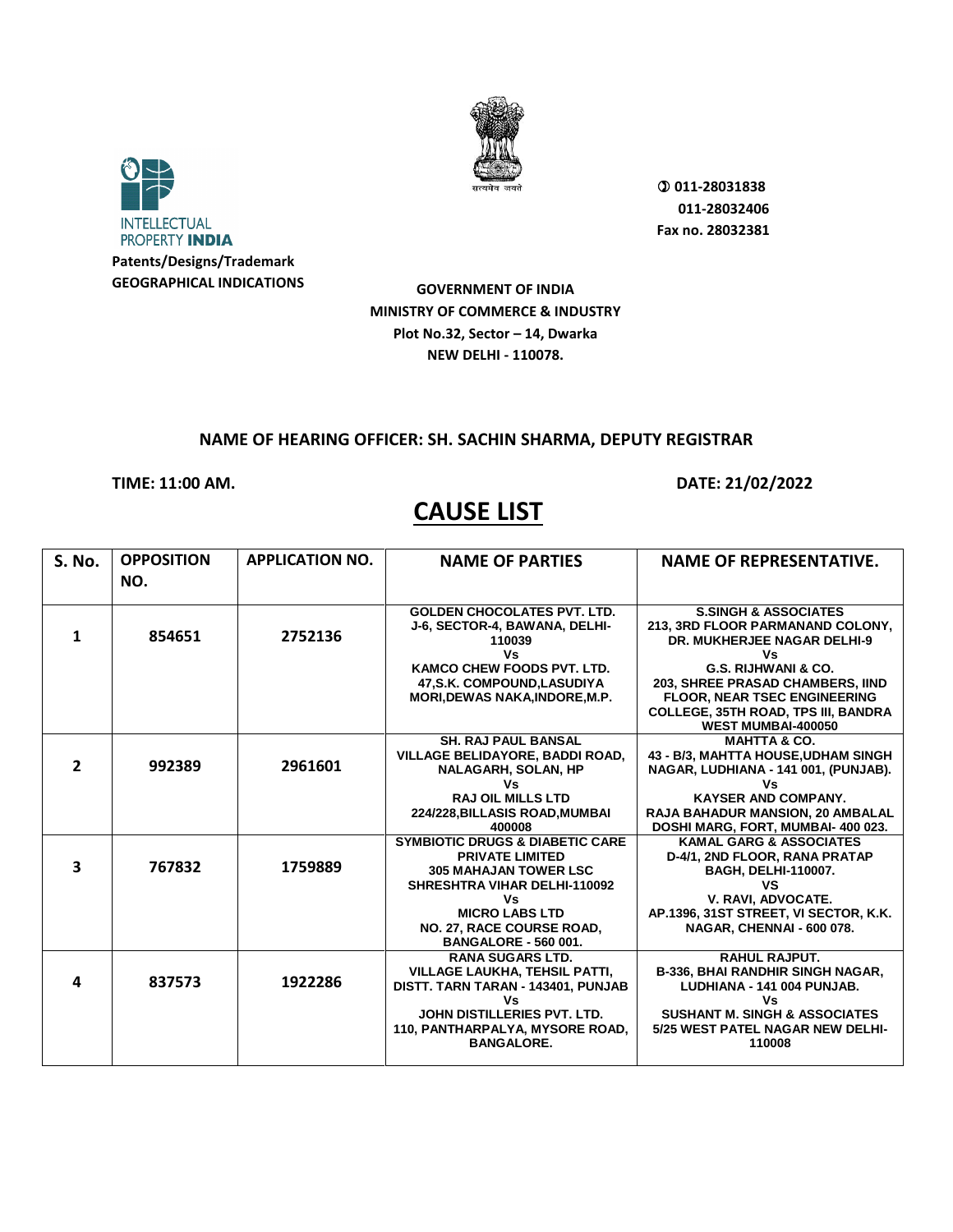| 5  | 786598 | 2029061 | <b>PANKAJ TOBACCO (P) LTD</b>          | <b>SUSHANT M. SINGH &amp; ASSOCIATES</b>  |
|----|--------|---------|----------------------------------------|-------------------------------------------|
|    |        |         | A-90 SEC-63 NOIDA 201307 GAUTAM        | 5/25 WEST PATEL NAGAR NEW DELHI-          |
|    |        |         | <b>BUDH NAGAR UP</b>                   | 110008                                    |
|    |        |         | Vs                                     | Vs                                        |
|    |        |         | <b>APSANA SUGANDHI</b>                 | THE ACME COMPANY                          |
|    |        |         | J-1, SECTOR -2, NOIDA, U.P.            | B-41, NIZAMUDDIN EAST, NEW DELHI -        |
|    |        |         |                                        | 110013.                                   |
|    |        |         | <b>HARSH KUMAR</b>                     | <b>PURI TRADE MARK CO.</b>                |
|    |        |         | B-33-325/5, G.T. ROAD (WEST), NEAR     | "BRAND HOUSE".54-55, SUPER CYCLE          |
| 6. | 855116 | 1818513 | <b>JALANDHAR BYE-PASS CHOWK,</b>       | <b>MARKET, OPP. KWALITY KANDA, GILL</b>   |
|    |        |         | LUDHIANA-141008 (PUNJAB).              | ROAD, LUDHIANA-141003 (PUNJAB).           |
|    |        |         | ٧s                                     | ٧s                                        |
|    |        |         | <b>CHANEL SARL</b>                     | ANAND AND ANAND.                          |
|    |        |         | <b>BURGSTRASSE 26, CH-8750 GLARUS,</b> | <b>B-41, NIZAMUDDIN EAST, NEW DELHI -</b> |
|    |        |         | <b>SWITZERLAND</b>                     | 110 013.                                  |
|    |        |         | <b>VISHESH &amp; ASSOCIATES.</b>       | ANAND AND ANAND.                          |
|    |        |         | 2, 3 RD FLOOR, YESHWANT                | <b>B-41, NIZAMUDDIN EAST, NEW DELHI -</b> |
|    |        |         | CHAMBERS, 18 - B, BHARUCHA             | 110 013.                                  |
| 7. | 754851 | 1640599 | <b>MARG, KALAGHODA, FORT, MUMBAI -</b> | Vs                                        |
|    |        |         | 400 023                                | <b>MOUNTAIN VALLEY SPRINGS INDIA</b>      |
|    |        |         | Vs                                     | PVT.LTD.                                  |
|    |        |         | <b>AMAR REMEDIES LTD.</b>              | D-58 SEC-2 NOIDA -201301 (UP)             |
|    |        |         | BK. NO. 3, 2ND FLOOR, SANE GURUJI      |                                           |
|    |        |         | <b>PREMISES, S.V.S. MARG,</b>          |                                           |
|    |        |         | PRABHADEVI, MUMBAI-400 025             |                                           |
|    |        |         | <b>HARSH KUMAR</b>                     | <b>PURI TRADE MARK CO.</b>                |
| 8. |        |         | B-33-325/5, G.T. ROAD (WEST), NEAR     | "BRAND HOUSE", 54-55, SUPER CYCLE         |
|    | 855119 | 1818545 | <b>JALANDHAR BYE-PASS CHOWK,</b>       | <b>MARKET, OPP. KWALITY KANDA, GILL</b>   |
|    |        |         | LUDHIANA-141008 (PUNJAB).              | ROAD, LUDHIANA-141003 (PUNJAB).           |
|    |        |         | Vs                                     | Vs                                        |
|    |        |         | <b>CHANEL SARL</b>                     | ANAND AND ANAND.                          |
|    |        |         | BURGSTRASSE 26, CH-8750 GLARUS,        | <b>B-41, NIZAMUDDIN EAST, NEW DELHI -</b> |
|    |        |         | <b>SWITZERLAND</b>                     | 110 013.                                  |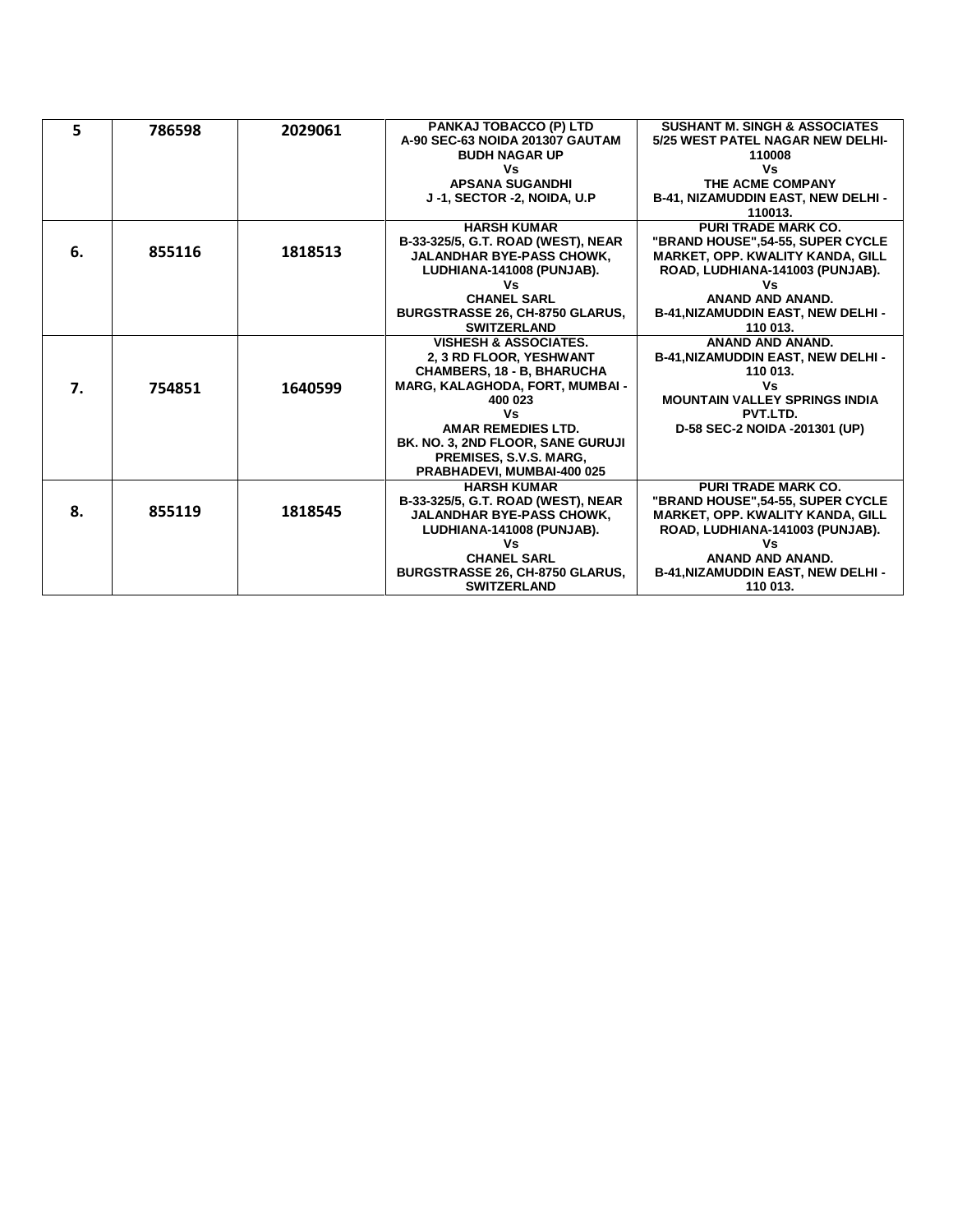



 **011-28031838 011-28032406 Fax no. 28032381**

**GOVERNMENT OF INDIA MINISTRY OF COMMERCE & INDUSTRY Plot No.32, Sector – 14, Dwarka NEW DELHI - 110078.**

#### **NAME OF HEARING OFFICER: SH. SACHIN SHARMA (DEPUTY REGISTRAR)**

#### **TIME: 11:00 AM. DATE: 22/02/2022**

| S.                      | <b>OPPOSITION</b> | <b>APPLICATION</b> | <b>NAME OF PARTIES</b>                                                                                                                     | <b>NAME OF REPRESENTATIVE.</b>                                                                                                         |
|-------------------------|-------------------|--------------------|--------------------------------------------------------------------------------------------------------------------------------------------|----------------------------------------------------------------------------------------------------------------------------------------|
| No.                     | NO.               | NO.                |                                                                                                                                            |                                                                                                                                        |
|                         |                   |                    |                                                                                                                                            |                                                                                                                                        |
| 1                       | 870697            | 2486041            | <b>ALENT MANAGEMENT LIMITED</b><br>165 FLEET STREET LONDON, EC4A 2AE,<br><b>UNITED KINGDOM</b><br>VS<br><b>M/S ALLERT ELECTRIC COMPANY</b> | <b>K &amp; S PARTNERS</b><br>K & S PARTNERS, 109, SECTOR 44,<br><b>GURGAON 122 003, NATIONAL CAPITAL</b><br><b>REGION, INDIA</b><br>Vs |
|                         |                   |                    | A-165, SURAJMAL VIHAR, OPP. CROSS<br>LEVER MALL, DELHI - 110 092                                                                           | <b>DELHI REGISTRATION SERVICES</b><br>85/86, GADODIA MARKET, KHARI BAOLI,<br><b>DELHI - 110 006</b>                                    |
|                         |                   |                    | <b>GUNEET SINGH KAPOOR</b>                                                                                                                 | <b>LEX CURE</b>                                                                                                                        |
| $\overline{2}$          | 794107            | 1970464            | <b>1ST CIRCULAR ROAD BEHIND ASHOKA</b><br>PLAZA ROHTAK HARYANA<br>٧s                                                                       | <b>204 KRISHNA TOWER-2 POCKET-7 PLOT</b><br>NO-1 SECTOR-12 DWARKA NEW DELHI-75<br>٧s                                                   |
|                         |                   |                    | <b>PRABHAT ENGINEERING CORPORATION</b><br>BEHIND GAUSHALA, PHAGWARA, PB.                                                                   | <b>ARORA REGISTRATION SERVICE.</b><br>1158, BAZAR KANAK MANDI, AMRITSAR -<br>143 006, PUNJAB.                                          |
| $\overline{\mathbf{3}}$ | 170172            | 1217119            | <b>SH.MANOHAR LALTANEJA</b><br>114, INDRA MARKET, OLD SUBZI MANDI,<br>DELHI.                                                               | <b>LALJI ADVOCATES</b><br>A - 48, (LALJI HOUSE) YOJNA VIHAR, DELHI<br>$-110092.$                                                       |
|                         |                   |                    | Vs<br>ASN AGRI GENETICS PVT.LTD.<br>38, WARE HOUSE ROAD, GOYAL MKT., IIND<br>FLOOR, INDORE-452007                                          | Vs<br><b>GENERAL REGISTRATION SERVICE.</b><br>1325 FASIL ROAD, AJMERI GATE DELHI -<br>110 006.                                         |
| 4                       | 778201            | 1944168            | LIFESTYLE BIOSCIENCE (P) LTD<br>PLOT NO. 52, INDUSTRIAL AREA, PHASE -I,<br><b>CHANDIGARH</b><br>Vs                                         | <b>FIN CENTURION CO.</b><br>U-55A, IST FLOOR, STREET NO.4, U BLOCK,<br>SHAKARPUR, DELHI-110092                                         |
|                         |                   |                    | <b>SHALINA LABORATORIES PVT.LTD.</b><br>96, MAKER CHAMBERS-VI, NARIMAN<br>POINT, MUMBAI-400021.                                            | ٧s<br><b>SHALINA LABORATORIES PVT.LTD.</b><br>96, MAKER CHAMBERS-VI, NARIMAN<br>POINT, MUMBAI-400021.                                  |
| 5                       | 748505            | 1425704            | <b>KRBL LIMITED</b><br>5190, LAHORI GATE, DELHI-110006<br>Vs<br>VIKRAM ROLLER FLOUR MILLS (P) LTD.                                         | <b>DELHI REGISTRATION SERVICES</b><br>85/86, GADODIA MARKET, KHARI BAOLI,<br><b>DELHI - 110 006</b><br>Vs                              |
|                         |                   |                    | <b>B-71 &amp; 2, LAWREANCE ROAD INDUSTRIAL</b><br><b>AREA NEW DELHI</b>                                                                    | <b>MANGLA REGISTRATION SERVICE.</b><br>1961, KATRA SHAHN-SHAHI, CHANDNI<br>CHOWK, DELHI - 110 006.                                     |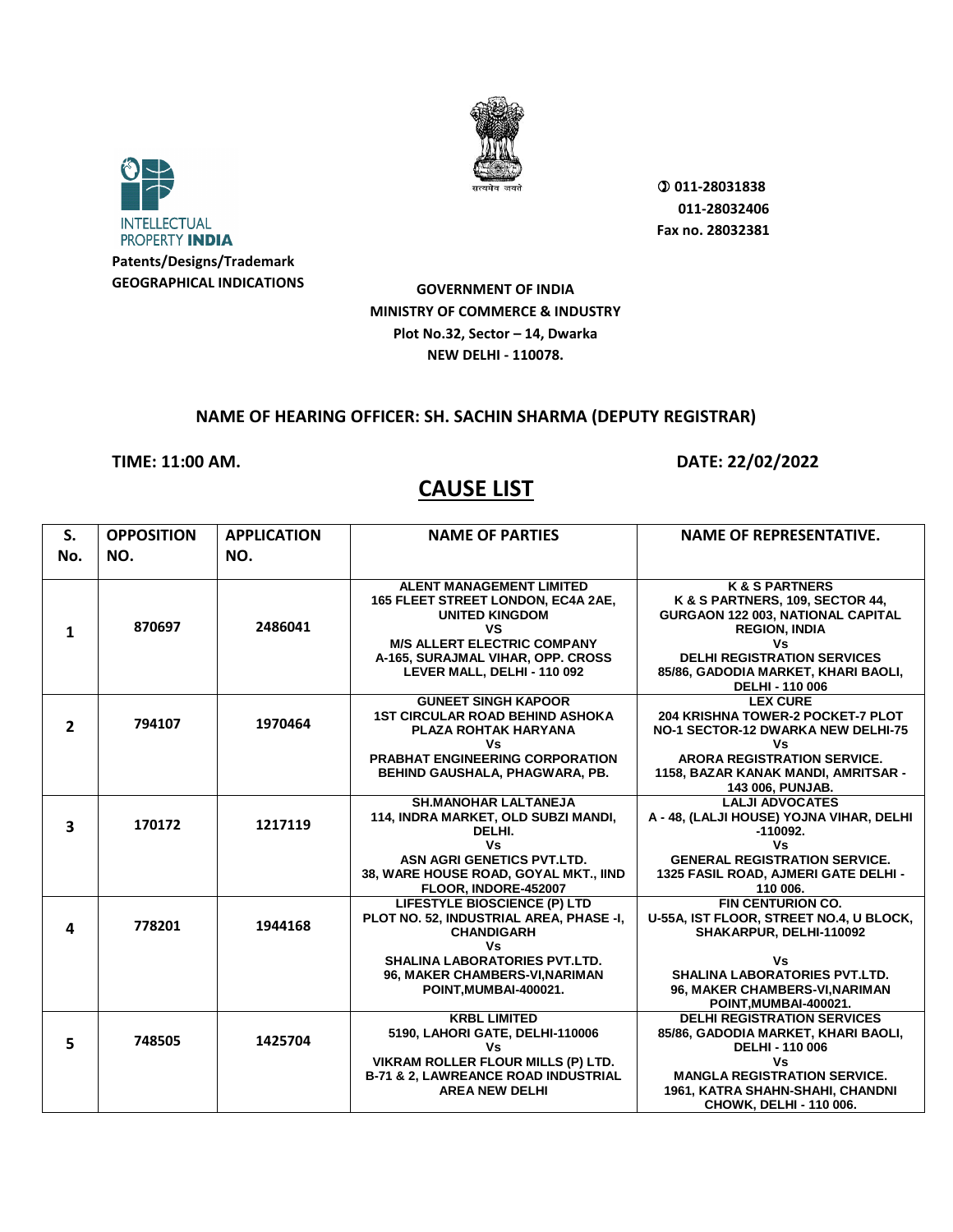| 6  | 754851 | 1640599 | <b>SCIENCE OLYMPIAD FOUNDATION</b><br>406, TAJ APARTMENTS, RING ROAD, NEAR<br>SAFDARJUNG HOSPITAL, NEW DELHI - 110<br>029.<br>Vs<br><b>COMITE INTERNATIONAL OLYMPIQUE</b><br><b>CHATEAU DE VIDY, 1007 LAUSANNE,</b><br><b>SWITZERLAND</b>                         | <b>D.S. ASSOCIATES</b><br>I-116, SOUTH CITY-II, GURGAON-122002<br><b>HARYANA</b><br>Vs<br>ANAND AND ANAND.<br>B-41, NIZAMUDDIN EAST, NEW DELHI - 110<br>013.                                                                                               |
|----|--------|---------|-------------------------------------------------------------------------------------------------------------------------------------------------------------------------------------------------------------------------------------------------------------------|------------------------------------------------------------------------------------------------------------------------------------------------------------------------------------------------------------------------------------------------------------|
| 7  | 827744 | 2585386 | <b>SHRI. MANGAT RAI</b><br><b>RAMCO COMPLEX DUGRI ROAD NEAR</b><br><b>PATHANKOT BYE PASS JALANDHAR PB</b><br>٧s<br><b>RAMCO INDUSTRIES LTD</b><br>47, P.S.K. NAGAR, RAJAPALAIYAM,<br><b>TAMILNADU, INDIA</b>                                                      | <b>MAHTTA &amp; CO.</b><br>43 - B/3, MAHTTA HOUSE, UDHAM SINGH<br>NAGAR, LUDHIANA - 141 001, (PUNJAB).<br>Vs<br><b>PUTHRAN &amp; ASSOCIATES</b><br>B-3, KESAVAN ORCHID (3RD FLOOR), 5/7,<br>NORTH MADA ST., SRI NAGAR COLONY,<br>SAIDAPET, CHENNAI-600015. |
| 8  | 889404 | 2594034 | <b>SH. MANGLESH KUMAR</b><br>B-1/19, AMAN VIHAR, SULTAN PURI, DELHI-<br>110041<br>Vs<br>ABB ASEA BROWN BOVERI LTD<br>AFFOLTERNSTRASSE 44 CH-8050 ZURICH,<br><b>SWITZERLAND</b>                                                                                    | <b>LALJI TRADE MARK CO.</b><br>A/48, YOJNA VIHAR, DELHI - 110 092.<br>Vs.<br><b>ANA LAW GROUP</b><br><b>INDIABULLS FINANCE CENTRE, TOWER-2,</b><br>11TH FLOOR, 1103, ELPHINSTONE ROAD,<br><b>MUMBAI - 400013, INDIA</b>                                    |
| 9  | 748831 | 1425704 | <b>KRBL LIMITED (PROPRIETOR)</b><br>5190, LAHORI GATE, DELHI-110006.<br>٧s<br><b>SUNSTAR OVERSEAS LTD. (Opponent)</b><br>40KM STONE, G.T.K. ROAD, BAHALGARH,<br>SONEPAT, HARYANA.                                                                                 | <b>DELHI REGISTRATION SERVICES (Agent)</b><br>85/86, GADODIA MARKET, KHARI BAOLI,<br><b>DELHI - 110 006</b><br>Vs<br><b>AMARJIT &amp; ASSOCIATES. (Agent)</b><br>SUITE 404, LAW ARCADE, 18, - PUSA ROAD,<br><b>NEW DELHI - 110 005.</b>                    |
| 10 | 778086 | 1894559 | <b>SCIENCE OLYMPIAD FOUNDATION</b><br>(Proprietor)<br>406, TAJ APARTMENTS, RING ROAD, NEAR<br>SAFDARJUNG HOSPITAL, NEW DELHI - 110<br>029.<br>Vs.<br><b>COMITE INTERNATIONAL OLYMPIQUE</b><br>(Opponent)<br>CHATEAU DE VIDY, 1007 LAUSANNE,<br><b>SWITZERLAND</b> | D.S. ASSOCIATES (Agent)<br>I-116, SOUTH CITY-II, GURGAON-122002<br><b>HARYANA</b><br>Vs<br><b>ANAND AND ANAND. (Agent)</b><br>B-41, NIZAMUDDIN EAST, NEW DELHI - 110<br>013.                                                                               |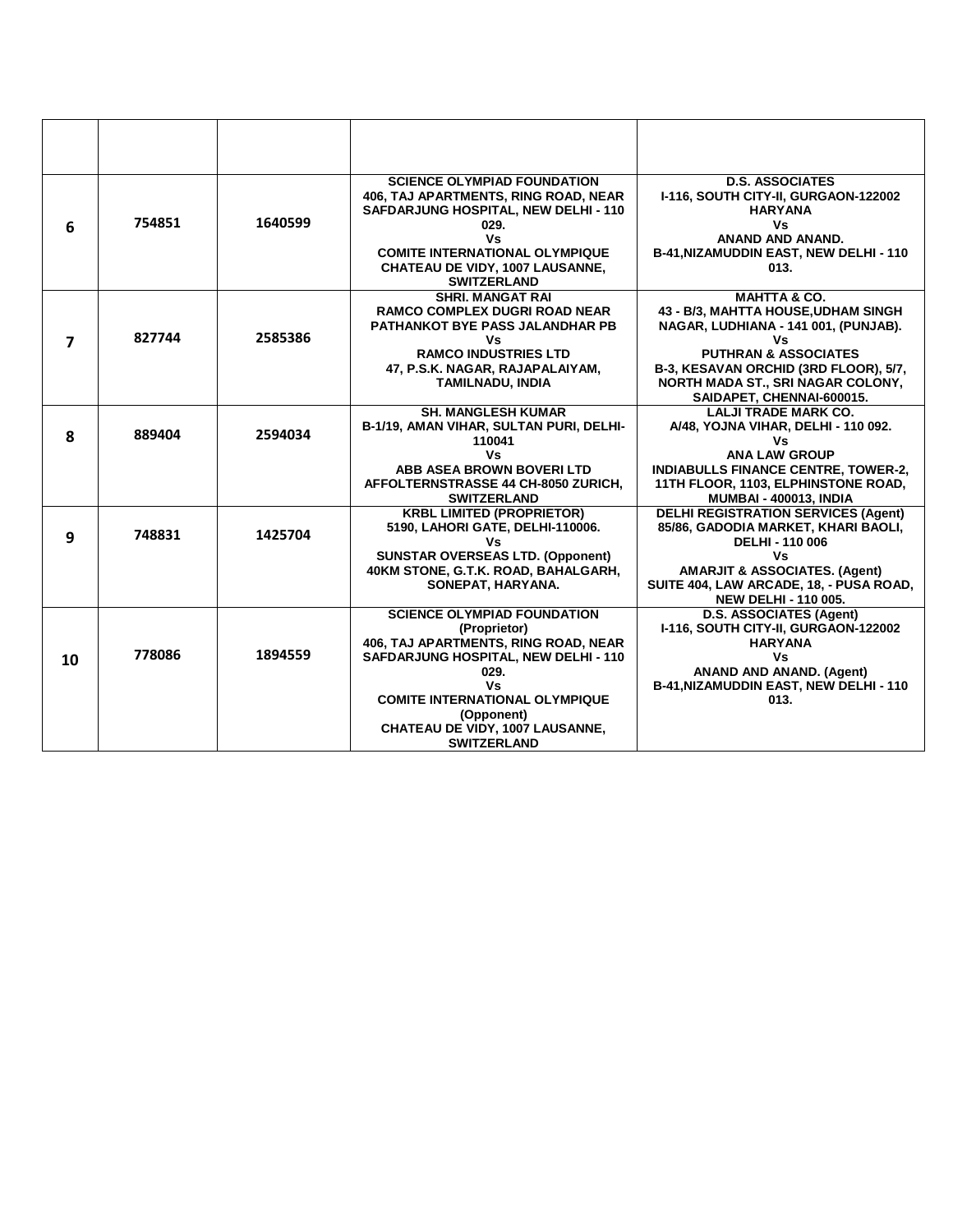



 **011-28031838 011-28032406 Fax no. 28032381**

**GOVERNMENT OF INDIA MINISTRY OF COMMERCE & INDUSTRY Plot No.32, Sector – 14, Dwarka NEW DELHI - 110078.**

#### **NAME OF HEARING OFFICER: SH. SACHIN SHARMA (DEPUTY REGISTRAR)**

**TIME: 11:00 AM. DATE: 23.02.2022**

| S.<br>No.               | <b>OPPOSITION</b><br>NO. | <b>APPLICATION</b><br>NO. | <b>NAME OF PARTIES</b>                                                                                                                                                                                                                                                                 | <b>NAME OF REPRESENTATIVE.</b>                                                                                                                                                                                   |
|-------------------------|--------------------------|---------------------------|----------------------------------------------------------------------------------------------------------------------------------------------------------------------------------------------------------------------------------------------------------------------------------------|------------------------------------------------------------------------------------------------------------------------------------------------------------------------------------------------------------------|
| $\mathbf{1}$            | 845244                   | 2007673                   | <b>MR. MAHESH GUPTA</b><br>H - 35. SOUTH EXTN., PART - 1, NEW DELHI -<br>110035<br>Vs                                                                                                                                                                                                  | <b>BHARTI REGISTRATION SERVICE.</b><br>EC-54, SFS MAYA ENCLAVE, MAYA PURI,<br>OPP. JAIL ROAD, NEW DELHI - 110 064.<br>٧s                                                                                         |
|                         |                          |                           | <b>KENT FANS AND ELECTRICALS PVT. LTD</b><br>15 SSI, INDUSTRIAL AREA, G.T. KARNAL<br><b>ROAD, DELHI 110033</b>                                                                                                                                                                         | <b>VIDHANI TRADE MARKS CO.</b><br>11/12, UGF, P.N. BANK BUILDING, WEST<br>PATEL NAGAR, N. DELHI-8.                                                                                                               |
| $\overline{2}$          | 781460                   | 1798469                   | <b>M/S. ABS REMEDIES PVT. LTD.</b><br><b>214 VARDHMAN TOWER COMMUNITY</b><br><b>CENTER PREET VIHAR NEW DELHI-91.</b><br>Vs                                                                                                                                                             | <b>NISHNAT ASSOCIATES</b><br>FLAT NO. 152, PLOT NO. 2, NEW<br><b>MILLENIUM APARTMENT SEC 23 DWARKA</b><br><b>NEW DELHI</b>                                                                                       |
|                         |                          |                           | ALKEM LABORATORIES LTD.<br>"ALKEM HOUSE", DEVASHISH, ADJ. TO<br>MATULYA CENTRE, SENAPATI BAPAT MARG,<br>LOWER PAREL, MUMBAI-400 013                                                                                                                                                    | ٧s<br><b>VISHESH &amp; ASSOCIATES.</b><br>2, 3 RD FLOOR, YESHWANT CHAMBERS,<br>18 - B, BHARUCHA MARG, KALAGHODA,<br><b>FORT, MUMBAI - 400 023.</b>                                                               |
| $\overline{\mathbf{3}}$ | 748832                   | 1425703                   | <b>KRBL LIMITED</b><br>5190, LAHORI GATE, DELHI-110006<br>Vs                                                                                                                                                                                                                           | <b>DELHI REGISTRATION SERVICES</b><br>85/86, GADODIA MARKET, KHARI BAOLI,<br><b>DELHI - 110 006</b>                                                                                                              |
|                         |                          |                           | <b>SUNSTAR OVERSEAS LTD.</b><br>40KM STONE, G.T.K. ROAD, BAHALGARH,<br>SONEPAT, HARYANA.                                                                                                                                                                                               | Vs<br><b>AMARJIT &amp; ASSOCIATES.</b><br>SUITE 404, LAW ARCADE, 18, - PUSA<br><b>ROAD. NEW DELHI - 110 005.</b>                                                                                                 |
| 4                       | 857108                   | 3061810                   | <b>VINOD KUMAR YADAV</b><br>11, VILL.- PAHLADPURA (KHARKHARI<br>BHIMA), POST - BHARAWAS, DISTT. -<br>REWARI, HARYANA - 123401, (INDIA)<br>Vs<br><b>INDUSTRIA DE DISENO TEXTIL, S.A.</b><br>(INDITEX, S.A.)<br>AVDA. DE LA DIPUTACTION, EDIFICO<br>INDITEX, 15142 - ARTEIXO (A CORUNA), | <b>RAMESH K. GAUTAM &amp; ASSOCIATES</b><br>451, OPP. BSNL TOWER, AMBEDKAR<br>ROAD, ARTHALA, MOHAN NAGAR,<br>GHAZIABAD-201007, U.P<br>Vs<br>D.P. AHUJA & CO.<br>14/2 PALM AVENUE CALCUTTA 700019<br><b>INDIA</b> |
|                         |                          |                           | <b>SPAIN.</b><br><b>G.K.PATHAK</b><br>#1297, SECTOR-15, PANCHKULA (HR)                                                                                                                                                                                                                 | PREETPAL SINGH ADV<br>434 SECTOR 15 A CHANDIGARH 160015                                                                                                                                                          |
| 5.                      | 907679                   | 2997153                   | Vs<br><b>SUN PHARMACEUTICAL INDUSTRIES</b><br><b>LIMITED</b>                                                                                                                                                                                                                           | Vs<br><b>SUN PHARMACEUTICAL INDUSTRIES</b><br><b>LIMITED</b>                                                                                                                                                     |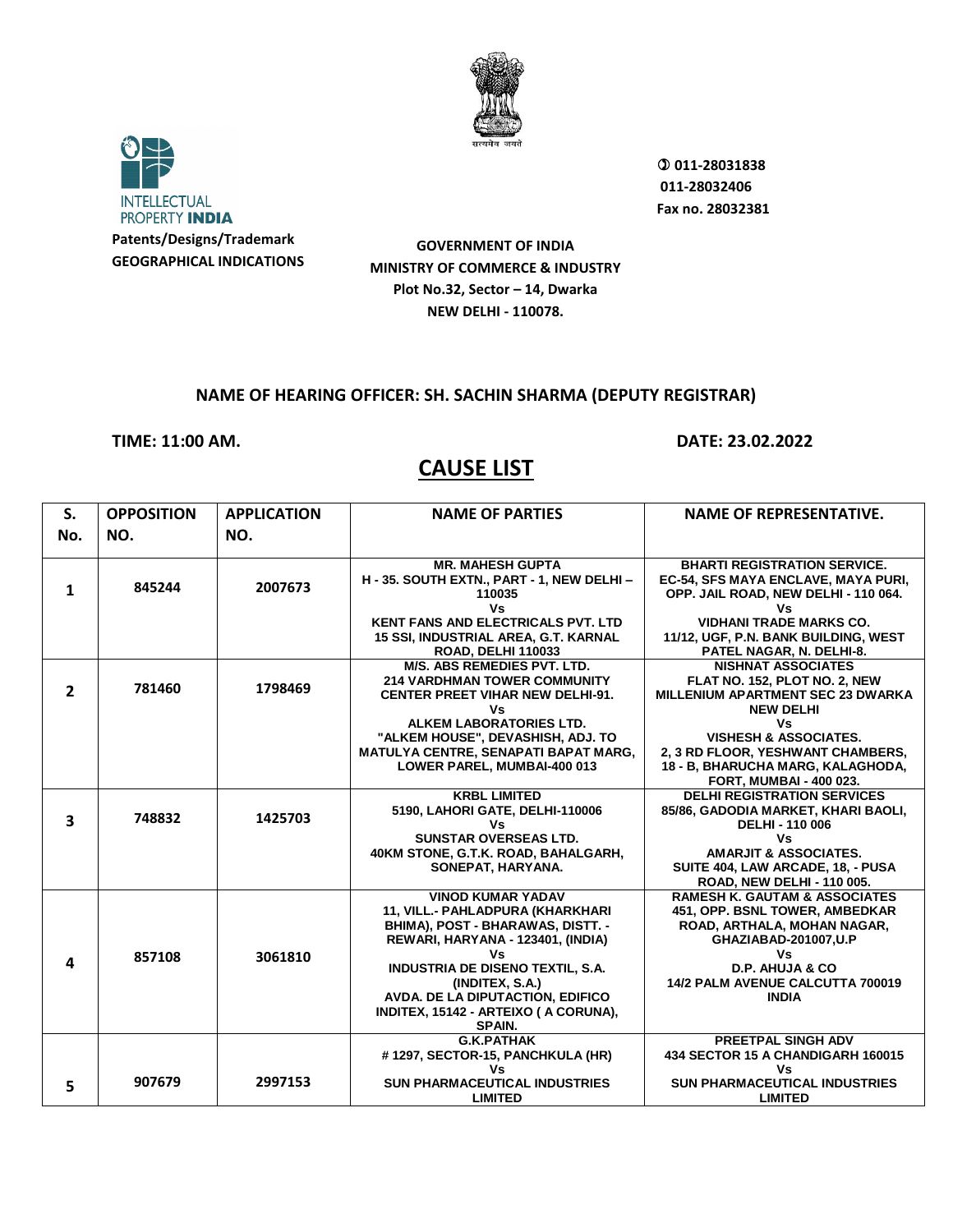|    |        |         | SUN HOUSE, 201 B/1, WESTERN EXPRESS       | SUN HOUSE, 201 B/1, WESTERN EXPRESS   |
|----|--------|---------|-------------------------------------------|---------------------------------------|
|    |        |         | HIGHWAY, GOREGAON (EAST), MUMBAI -        | HIGHWAY, GOREGAON (EAST), MUMBAI -    |
|    |        |         | 400063                                    | 400063                                |
|    |        |         |                                           |                                       |
|    |        |         | <b>MANMEET SINGH KOHLI</b>                | <b>S.SINGH &amp; ASSOCIATES</b>       |
|    |        |         | 77/148, LATOUCHE ROAD, NEAR FIRE          | 213, 3RD FLOOR PARMANAND COLONY,      |
|    |        |         | BRIGADE, KANPUR - 208001, U.P.            | <b>DR. MUKHERJEE NAGAR DELHI-9</b>    |
| 6  | 925843 | 2021058 |                                           | ٧s                                    |
|    |        |         | <b>PUNJAB AGRICULTURE INDUSTRIES</b>      | <b>WORLDWIDE REGISTRATION BUREAU.</b> |
|    |        |         | <b>CORPORATION</b>                        | 60/30, NEW ROHTAK ROAD, KAROL BAGH,   |
|    |        |         | 6, INDUSTRIAL ESTATE, HOSHALPUR,          | <b>NEW DELHI-110 005</b>              |
|    |        |         | <b>PUNJAB</b>                             |                                       |
|    |        |         | <b>SHIKHA JINDAL</b>                      | <b>MANGLA &amp; ASSOCIATES.</b>       |
|    |        |         | 21, DIC, INDUSTRIAL AREA, BADDI, DISTRICT | 1961, KATRA SHAHN SHAHI, CHANDNI      |
|    |        |         | - SOLAN, H.P                              | CHOWK, DELHI - 110 006.               |
| 7  | 849595 | 2027900 | ٧S                                        | Vs                                    |
|    |        |         | <b>NAUNIDH FOODS PVT. LTD.</b>            | <b>S.SINGH &amp; ASSOCIATES</b>       |
|    |        |         | 16-B (BASEMENT), HUDSON LANE, MAIN        | 213, 3RD FLOOR PARMANAND COLONY,      |
|    |        |         | MARKET, G.T.B. NAGAR, DELHI-110009        | <b>DR. MUKHERJEE NAGAR DELHI-9</b>    |
|    |        |         | <b>HECURE HEALTH CARE PRIVATE LIMITED</b> | <b>FIN CENTURION CO.</b>              |
|    | 727780 | 1509319 | 248, ROAD NO. 8-B, UTTARANCHAL            | U-55A, IST FLOOR, STREET NO.4, U      |
| 8. |        |         | ENCLAVE, KAMALPUR, BURARI, DELHI -110     | BLOCK, SHAKARPUR, DELHI-110092        |
|    |        |         | 084.                                      | Vs                                    |
|    |        |         | Vs                                        | DE PENNING & DE PENNING               |
|    |        |         | DR. REDDY'S LABORATORIES LTD.             | <b>120 VELACHERY MAIN ROAD GUINDY</b> |
|    |        |         | 7-1-27, AMEERPET HYDERABAD 500016         | <b>CHENNAI 600032 INDIA</b>           |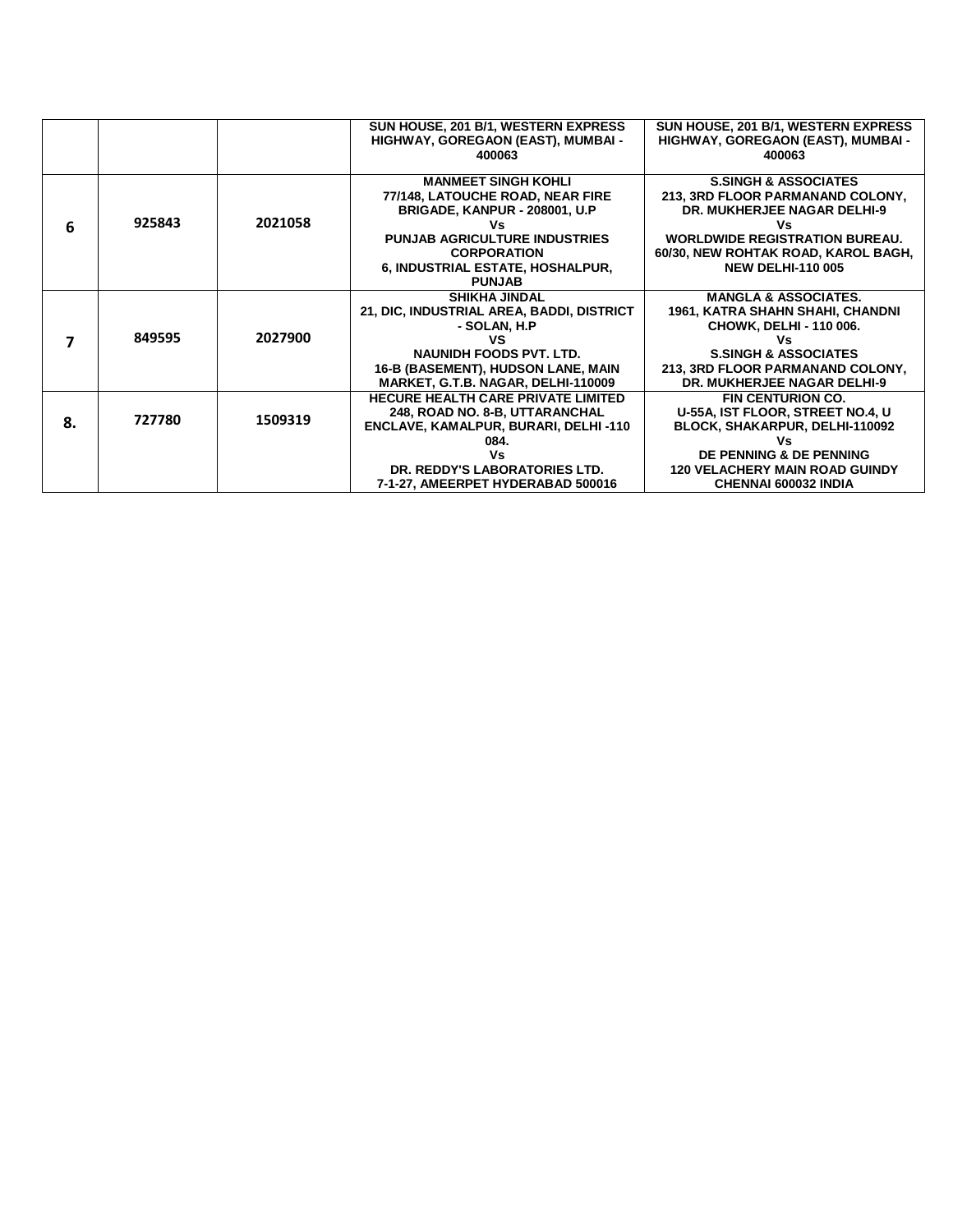



 **011-28031838 011-28032406 Fax no. 28032381**

**GOVERNMENT OF INDIA MINISTRY OF COMMERCE & INDUSTRY Plot No.32, Sector – 14, Dwarka NEW DELHI - 110078.**

#### **NAME OF HEARING OFFICER: SH. SACHIN SHARMA (DEPUTY REGISTRAR)**

**TIME: 11:00 AM. DATE: 24.02.2022**

| <b>S. No.</b>           | <b>OPPOSITION</b> | <b>APPLICATION</b> | <b>NAME OF PARTIES</b>                                                                                                                                                                                                                                                                                                  | <b>NAME OF REPRESENTATIVE.</b>                                                                                                                                                                                                                                           |
|-------------------------|-------------------|--------------------|-------------------------------------------------------------------------------------------------------------------------------------------------------------------------------------------------------------------------------------------------------------------------------------------------------------------------|--------------------------------------------------------------------------------------------------------------------------------------------------------------------------------------------------------------------------------------------------------------------------|
|                         | NO.               | NO.                |                                                                                                                                                                                                                                                                                                                         |                                                                                                                                                                                                                                                                          |
| $\mathbf{1}$            | 789877            | 2075254            | <b>SMT.VINEETA GUPTA</b><br>2401, OKHLA INDUSTRIAL ESTATE PHASE-<br>III, NEW DELHI 20<br>VS<br><b>CAVINKARE PVT. LTD.</b><br>CAVIN VILLE, NO. 12, CENETOPH RD.,<br><b>CHENNAI-600 018</b>                                                                                                                               | <b>LALJI ADVOCATES</b><br>A - 48, (LALJI HOUSE) YOJNA VIHAR, DELHI<br>$-110092.$<br>٧s<br><b>MOHAN ASSOCIATES.</b><br>CEEBROS BUILDING, D - 4, III FLOOR, NO.<br>11, CENETOPH ROAD, TEYNAMPET,<br>CHENNAI - 600 018, TAMIL NADU                                          |
| $\overline{2}$          | 892170            | 2865969            | <b>SH. SHAM SUNDER ARORA</b><br>H.NO-3, GALI NO-4, LOHARKA ROAD,<br>RANJIT VIHAR, OPP. GURUDWARA SAHIB,<br>AMRITSAR, PB.<br>Vs<br><b>HARNEET AGRO OILS</b><br><b>12 SCF ANAJ MANDI JANDIALA GURU</b><br><b>143115 DISTT AMRITSAR PB</b>                                                                                 | <b>MAHTTA &amp; CO.</b><br>43 - B/3, MAHTTA HOUSE, UDHAM SINGH<br>NAGAR, LUDHIANA - 141 001, (PUNJAB).<br>٧s<br><b>ARORA REGISTRATION SERVICE</b><br>E-407, RANJIT AVENUE, AMRITSAR-143001,<br><b>PUNJAB</b>                                                             |
| $\overline{\mathbf{3}}$ | 829306            | 1850228            | <b>ASHOK KUMAR GUPTA</b><br>SIMCO HOUSE 43A/2 GURUDWARA ROAD<br><b>DILSHAD GARDEN DELHI-95</b><br>Vs<br><b>SIMCO ENGINEERING LIMITED</b><br>NO. 126, K. SATHANOOR ROAD, K.K.<br>NAGAR, TRICHY-620 021.HARYANA.                                                                                                          | <b>LALJI ADVOCATES</b><br>A - 48, (LALJI HOUSE) YOJNA VIHAR, DELHI<br>$-110092.$<br>Vs<br>L.R. SWAMI CO.<br>NO. 3 PLAYGROUND VIEW STREET.<br>NANDANAM EXTN., CHENNAI - 600 035.                                                                                          |
| 4                       | 910135            | 3042171            | <b>PRADEEP KUMAR JAISWAL</b><br><b>PRAKASH COLONY NEAR-GULAB DEVI</b><br><b>INTER COLLEGE, BALESHWAR GHAT</b><br><b>ROAD, BALIA U.P</b><br>Vs<br><b>SAVERA INDUSTRIES LIMITED (FORMERLY</b><br><b>KNOWN AS SAVERA HOTELS LIMITED)</b><br>146, DR. RADHAKRISHNAN ROAD, CHENNAI<br>- 600 004, STATE OF TAMIL NADU, INDIA. | <b>KRISHNA TRADE MARK BUREAU</b><br>SA-17/130 M-M-3 (M.I.G.-3) ASHOK VIHAR<br><b>COLONY PHASE-II PAHARIA VARANASI U.P</b><br>٧s<br><b>MOHAN ASSOCIATES.</b><br>CEEBROS BUILDING, D - 4, III FLOOR, NO.<br>11, CENETOPH ROAD, TEYNAMPET,<br>CHENNAI - 600 018, TAMIL NADU |
| 5                       | 268253            | 4037898            | <b>VISHULA GULIANI</b><br>E-433, BAWANA PART-2, BHORGARH<br>NARELA, NEW DELHI-110040.<br>Vs<br><b>STAR IMPACT PVT. LTD.</b><br>REHMAN NAGAR, LUDHIANA ROAD,<br><b>MALERKOTLA, SANGRUR, PUNJAB-148023</b>                                                                                                                | THE MONETIC CO.<br>J-62, GOEL NIWAS, STREET NO. 4, LAXMI<br>NAGAR, NEW DELHI-110092<br>٧s<br><b>S.SINGH &amp; ASSOCIATES</b><br>213, 3RD FLOOR PARMANAND COLONY, DR.<br><b>MUKHERJEE NAGAR DELHI-9</b>                                                                   |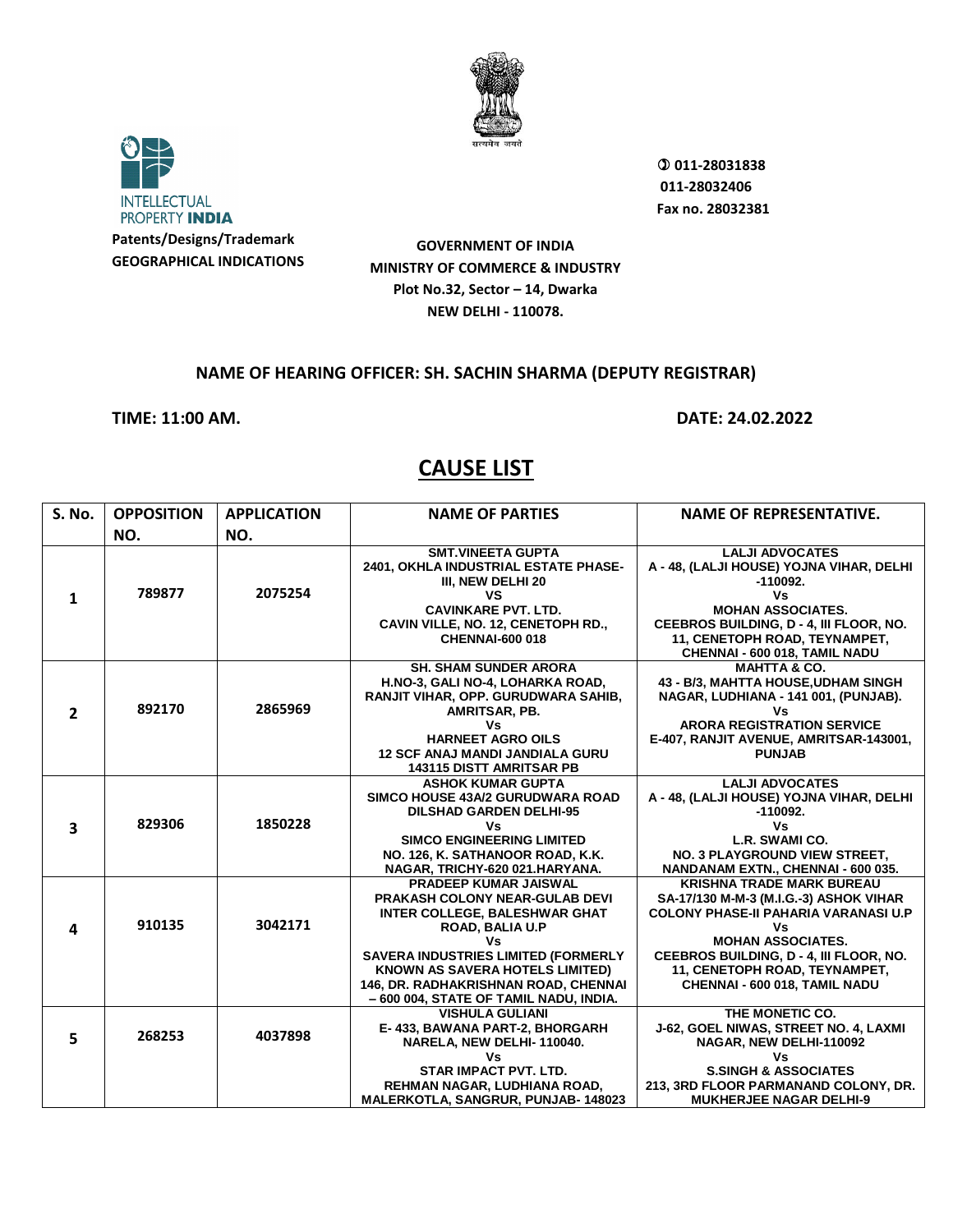|   |        |         | <b>VISHULA GULIANI</b>                      | THE MONETIC CO.                                 |
|---|--------|---------|---------------------------------------------|-------------------------------------------------|
|   |        |         | E-433, BAWANA PART-2, BHORGARH              | J-62, GOEL NIWAS, STREET NO. 4, LAXMI           |
|   |        |         | NARELA, NEW DELHI-110040.                   | NAGAR, NEW DELHI-110092                         |
| 6 | 268252 | 3826056 | ٧s                                          | ٧s                                              |
|   |        |         | <b>STAR IMPACT PVT. LTD.</b>                | <b>S.SINGH &amp; ASSOCIATES</b>                 |
|   |        |         | REHMAN NAGAR, LUDHIANA ROAD,                | 213, 3RD FLOOR PARMANAND COLONY, DR.            |
|   |        |         | MALERKOTLA, SANGRUR, PUNJAB-148023          | <b>MUKHERJEE NAGAR DELHI-9</b>                  |
|   |        |         | <b>VISHULA GULIANI</b>                      | THE MONETIC CO.                                 |
|   |        |         | E-433, BAWANA PART-2, BHORGARH              | J-62, GOEL NIWAS, STREET NO. 4, LAXMI           |
|   |        |         | NARELA, NEW DELHI-110040.                   | NAGAR, NEW DELHI-110092                         |
|   | 268254 | 4078705 | Vs                                          | Vs                                              |
|   |        |         | STAR IMPACT PVT. LTD.                       | <b>S.SINGH &amp; ASSOCIATES</b>                 |
|   |        |         | REHMAN NAGAR, LUDHIANA ROAD,                | 213, 3RD FLOOR PARMANAND COLONY, DR.            |
|   |        |         | <b>MALERKOTLA, SANGRUR, PUNJAB-148023</b>   | <b>MUKHERJEE NAGAR DELHI-9</b>                  |
|   |        |         | <b>AJAY AGGARWAL</b>                        | <b>KAMAL GARG &amp; ASSOCIATES</b>              |
|   |        |         | <b>PLOT NO.249, DAKSH HOUSE, INDUSTRIAL</b> | <b>B-26 ADARSH APARTMENTS SECTOR 9</b>          |
|   |        |         | AREA PHASE-II, PANCHKULA-134109,            | <b>ROHINI DELHI-85</b>                          |
| 8 | 873585 | 3180378 | <b>HARYANA</b>                              | ٧s                                              |
|   |        |         | Vs                                          | <b>KHAITAN &amp; CO.</b>                        |
|   |        |         | <b>LUPIN LIMITED</b>                        | <b>KHAITAN &amp; CO. ONE INDIABULLS CENTRE,</b> |
|   |        |         | KALPATARU INSPIRE, 3RD FLOOR, OFF           | 13TH FLOOR, 841 SENAPATI BAPAT MARG,            |
|   |        |         | <b>WESTERN EXPRESS HIGHWAY,</b>             | ELPHINSTONE ROAD, MUMBAI 400 013.               |
|   |        |         | SANTACRUZ (EAST), MUMBAI 400055             |                                                 |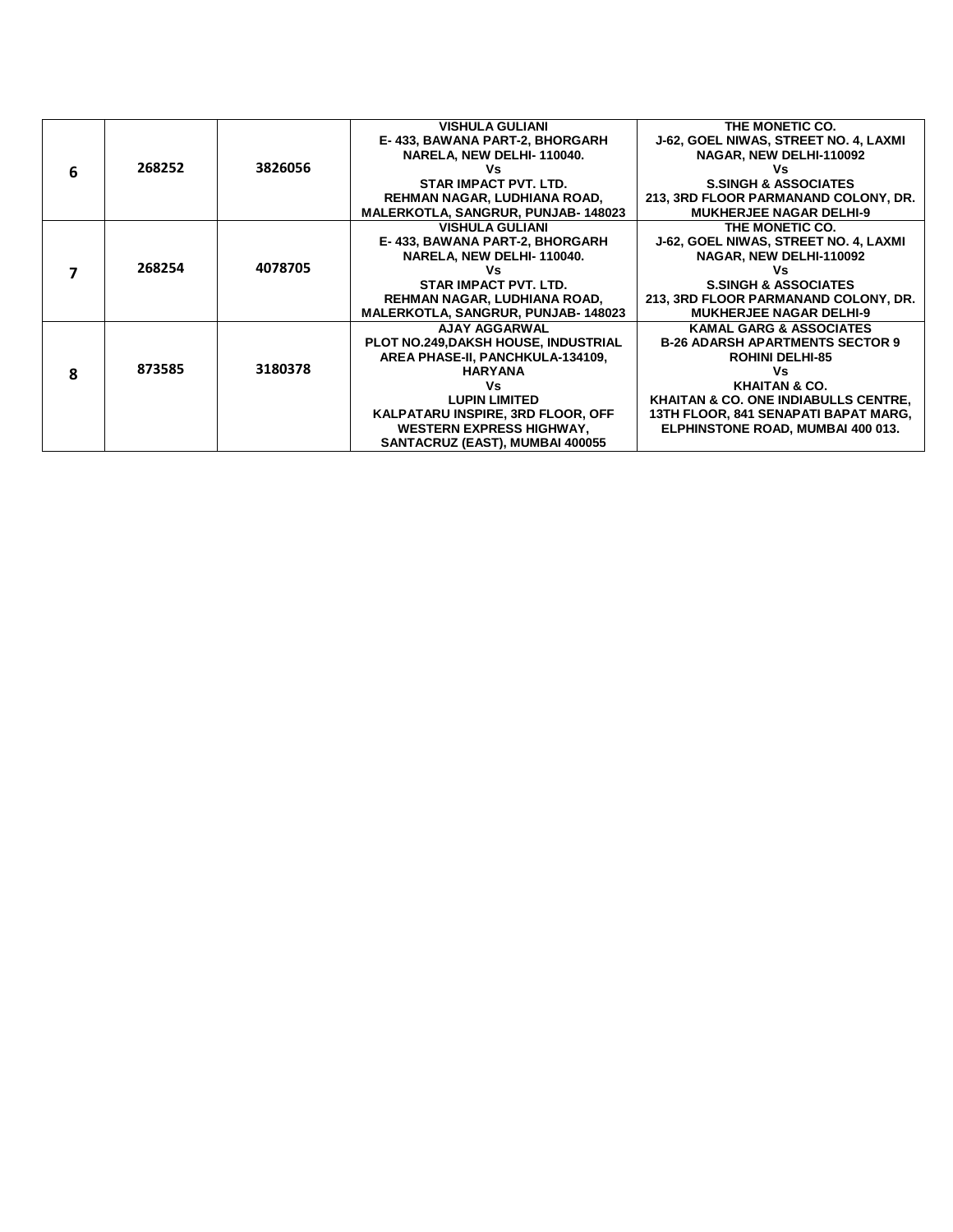



 **011-28031838 011-28032406 Fax no. 28032381**

**GOVERNMENT OF INDIA MINISTRY OF COMMERCE & INDUSTRY Plot No.32, Sector – 14, Dwarka NEW DELHI - 110078.**

#### **NAME OF HEARING OFFICER: SH. SACHIN SHARMA (DEPUTY REGISTRAR)**

#### **TIME: 11:00 AM. DATE: 28.02.2022**

| S. No          | <b>OPPOSITION</b> | <b>APPLICATION</b> | <b>NAME OF PARTIES</b>                            | <b>NAME OF REPRESENTATIVE.</b>                                    |
|----------------|-------------------|--------------------|---------------------------------------------------|-------------------------------------------------------------------|
|                | NO.               | NO.                |                                                   |                                                                   |
|                |                   |                    |                                                   |                                                                   |
|                |                   |                    | <b>SH. PARAS SHARMA</b>                           | <b>LALJI ADVOCATES</b>                                            |
| $\mathbf{1}$   | 908686            | 3102095            | <b>E-60 VIKAS MARG LAXMI NAGAR NEW</b>            | A - 48, (LALJI HOUSE) YOJNA VIHAR, DELHI                          |
|                |                   |                    | <b>DELHI 110092</b><br>Vs                         | -110092. Vs<br><b>ASHISH TARWANI</b>                              |
|                |                   |                    | <b>SHREE HEERA SWEETS</b>                         | A/102, ASHIRWAAD APTS, NEAR LAMBA                                 |
|                |                   |                    | TEEN NAL CHOWK, ITWARI, NAGPUR-40 002             | PETROL PUMP, KAMPTEE ROAD, NAGPUR -                               |
|                |                   |                    |                                                   | 440017                                                            |
|                |                   |                    | <b>DR UPESH KUMAR</b>                             | <b>GAUTAM &amp; COMPANY</b>                                       |
|                |                   |                    | KOTHI NO.213, NAND COLONY NO. 1                   | LL-47, AMBER TOWER, 1ST FLOOR,                                    |
|                | 890625            | 3467402            | PEHOWA-136128 DISTT, KURUKSHETRA                  | SANSAR CHAND ROAD, JAIPUR-302001                                  |
| $\overline{2}$ |                   |                    | <b>HARYANA</b><br>Vs                              | (RAJ)<br>Vs                                                       |
|                |                   |                    | <b>MR CHARANJEET SINGH</b>                        | <b>KHUSHI TRADE MARK CO.</b>                                      |
|                |                   |                    | H-16/54 GALI NO 4, GOVIND PARK TANK               | BLOCK A-1/15, NEAR SANT HOSPITAL,                                 |
|                |                   |                    | ROAD, KAROL BAGH DELHI 110005                     | SHASTRI MARG, SANT NAGAR, BURARI                                  |
|                |                   |                    |                                                   | <b>DELHI-110084</b>                                               |
|                |                   |                    | <b>DR. UPESH KUMAR</b>                            | <b>DR. UPESH KUMAR</b>                                            |
|                |                   |                    | KOTHI NO. 213, NAND COLONY NO. 1                  | KOTHI NO. 213, NAND COLONY NO. 1                                  |
|                |                   |                    | PEHOWA-136128 DISTT, KURUKSHETRA                  | PEHOWA-136128 DISTT, KURUKSHETRA                                  |
| 3              | 1067970           | 3208420            | HARYANA.                                          | HARYANA.                                                          |
|                |                   |                    | ٧s<br>ARVIND YOUTH BRANDS PRIVATE LIMITED         | Vs<br><b>ANAND AND ANAND.</b>                                     |
|                |                   |                    | <b>MAIN BUILDING, ARVIND LIMITED</b>              | B-41, NIZAMUDDIN EAST, NEW DELHI - 110                            |
|                |                   |                    | PREMISES, NARODA ROAD, AHMEDABAD -                | 013.                                                              |
|                |                   |                    | 380025, GUJARAT                                   |                                                                   |
|                |                   |                    | <b>SURINDER KUMAR</b>                             | <b>MAHTTA &amp; CO.</b>                                           |
| 4              | 797866            | 1509288            | <b>GURDWARA CHOWK, MANSA PB</b>                   | 43 - B/3, MAHTTA HOUSE, UDHAM SINGH                               |
|                |                   |                    | Vs                                                | NAGAR, LUDHIANA - 141 001, (PUNJAB).                              |
|                |                   |                    | <b>V.R. INDUSTRIES PVT LTD</b>                    | Vs                                                                |
|                |                   |                    | <b>155 SECTOR 8 IMT MANESAR GURGAON</b><br>122050 | ANEJA & ANEJA, ADVOCATES                                          |
|                |                   |                    | <b>ANIL KUMAR ARORA</b>                           | C-60, JANGPURA EXTN. NEW DELHI-14<br><b>DWARKA TRADE MARK CO.</b> |
|                |                   |                    | <b>B-3, UDYOG PURAM, PARTA PUR, DELHI</b>         | 245, GF(MIG), SEC-17, POCKET -B, PHASE 2,                         |
| 5              | 729521            | 1465638            | ROAD, MEERUT, U.P.                                | <b>DWARKA, NEW DELHI</b>                                          |
|                |                   |                    | Vs                                                | ٧s                                                                |
|                |                   |                    | G.D. FOODS MFG. (INDIA) PVT. LTD.                 | <b>VIDHANI TRADE MARKS CO.</b>                                    |
|                |                   |                    | GOVERDHAN TOWER, 5A/34, TILAK NAGAR,              | 11/12, UGF, P.N. BANK BUILDING, WEST                              |
|                |                   |                    | <b>NEW DELHI - 110 018</b>                        | <b>PATEL NAGAR, N. DELHI-8</b>                                    |